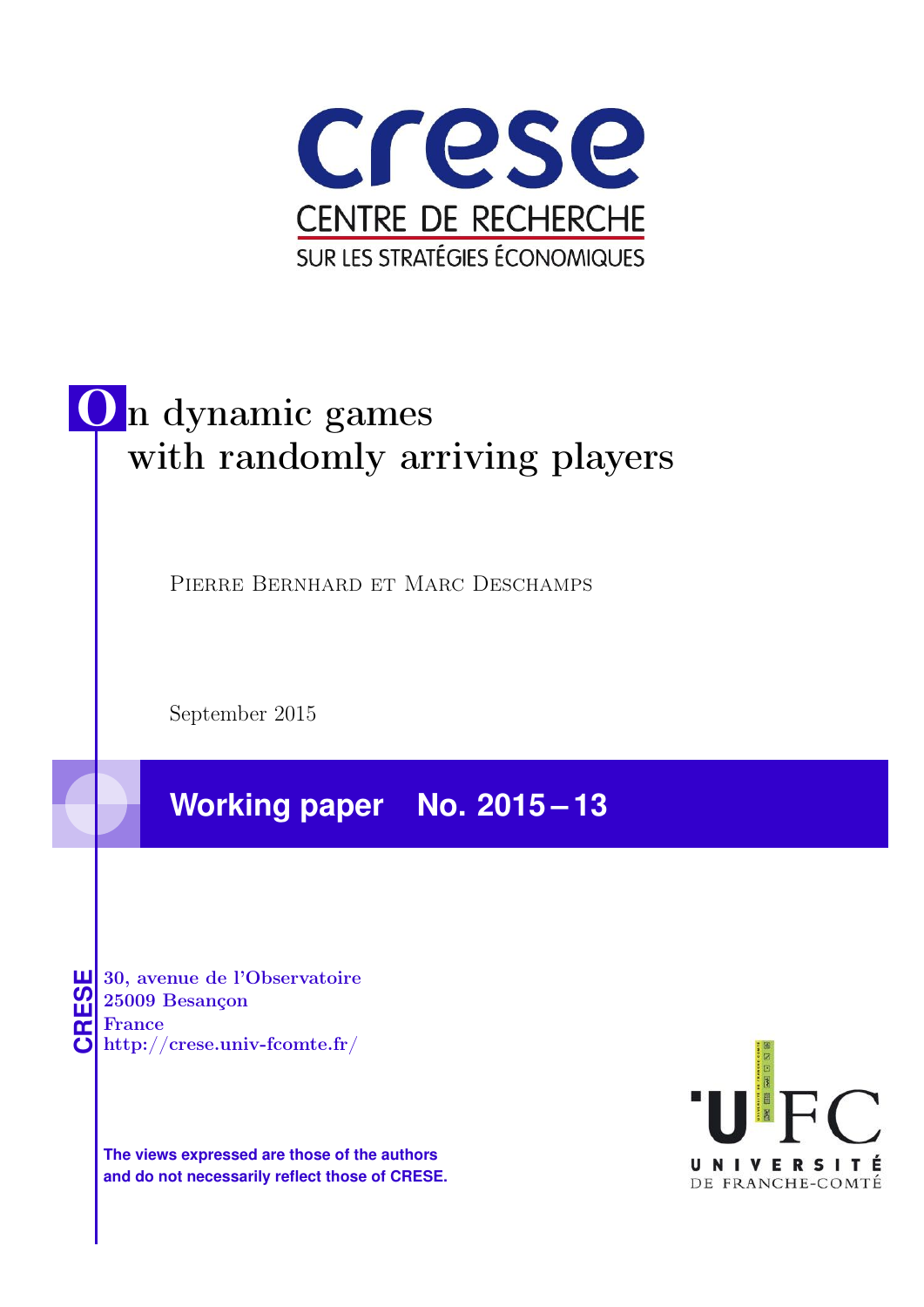# On dynamic games with randomly arriving players

Pierre Bernhard<sup>∗</sup> and Marc Deschamps<sup>†</sup>

September 24, 2015

#### Abstract

We consider a dynamic game where additional players (assumed identical, even if there will be a mild departure from that hypothesis) join the game randomly according to a Bernoulli process. The problem solved here is that of computing their expected payoff as a function of time and the number of players present when they arrive, if the strategies are given. We consider both a finite horizon game and an infinite horizon, discounted game. As illustrations, we discuss some examples relating to oligopoly theory (Cournot, Stackelberg, cartel).

Keywords Dynamic game, Bernoulli process of entry, Oligopoly

*JEL* classification : C72, C61, D21, L13

<sup>∗</sup>BIOCORE team, INRIA Sophia Antipolis-Mediterran ´ ee, France. ´ *Pierre.Bernhard@inria.fr* <sup>†</sup>Université de Franche-Comté CRESE, BETA-CNRS and OFCE-Sciences Po.

*Marc.Deschamps@univ-fcomte.fr*

We thank Céline Savard-Chambard, Saïd Souam, Nicolas Eber and Hervé Moulin for conversations and comments that improved the paper. We received very useful suggestions from Sylvain Béal. Marc Deschamps acknowledges the financial support of ANR Damage (programme ANR-12-JSH1- 0001, 2012-2015). The usual disclaimer applies.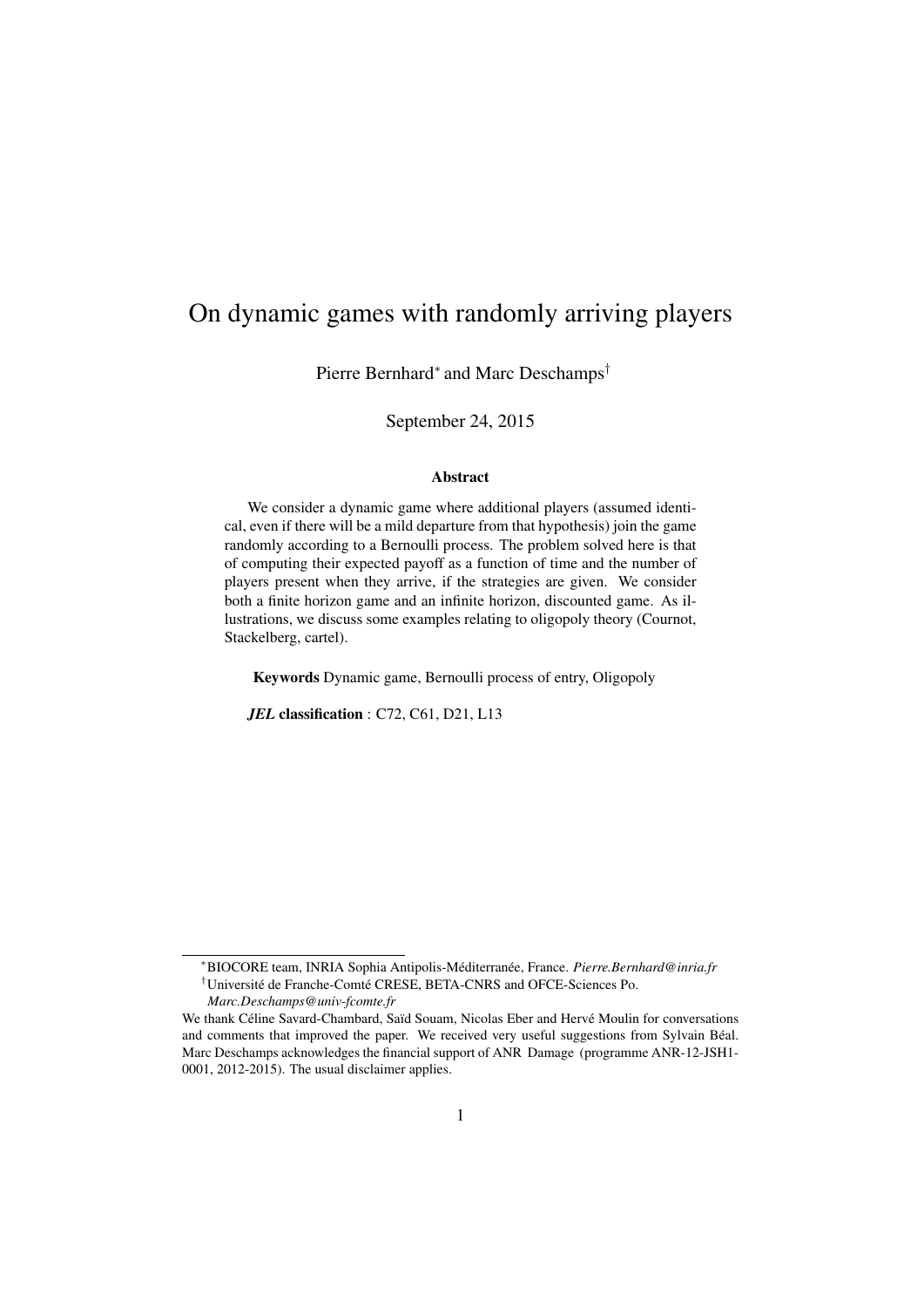## 1 Introduction

In most strategic interactions analysis the set of players is known and common knowledge. But there are some situations where neither the players, nor the designer or public authority, nor the theorist know how many players *are* in a game. As an illustration, consider the three situations below:

#### Example 1

Imagine the case of a company that commits a violation of competition rules (which identically affects consumers) in a country where consumers can take joint action in court to recover the amount of their losses. The legal system chosen by the country as part of a joint action works as follows: in the first period a consumer enters the court, in the second period the judge analyses the case. If he finds it justified, he evaluates the total harm done<sup>1</sup>, and imposes a reimbursement and a payments schedule for each month of a third period. But during that third period, more complainants may apply to join the action, given that the judge will not approve more than one per month. The monthly reimbursement is then shared equally among all complainants approved at that time. What is the first consumer-victim expected payoff according to the fact that he does not know how many victims will participate in the joint action as each victim can alternatively choose to never suit or suit individually the company?

#### Example 2

Consider the case of a city where the authorities issue a number of permits to individuals so that they can transport by car, for a fee, people in the city. There are  $k$  individuals who have such an authorization. Then, thanks to technological innovation, a company is able to transform every willing motorist driver into a transporter of people for fee. How much individuals  $k$  who have the permission of the city can expect, knowing that they do not know how many motorists will be turned into drivers?

 $1<sup>1</sup>$ On the one hand, in a joint action, this country chooses to charge the total harm to the liable party. On the other hand, it allows each victim not to prosecute, prosecute individually or collectively. It thus follows that the liable party can be led to pay several times the damage which she caused: these are punitive damages.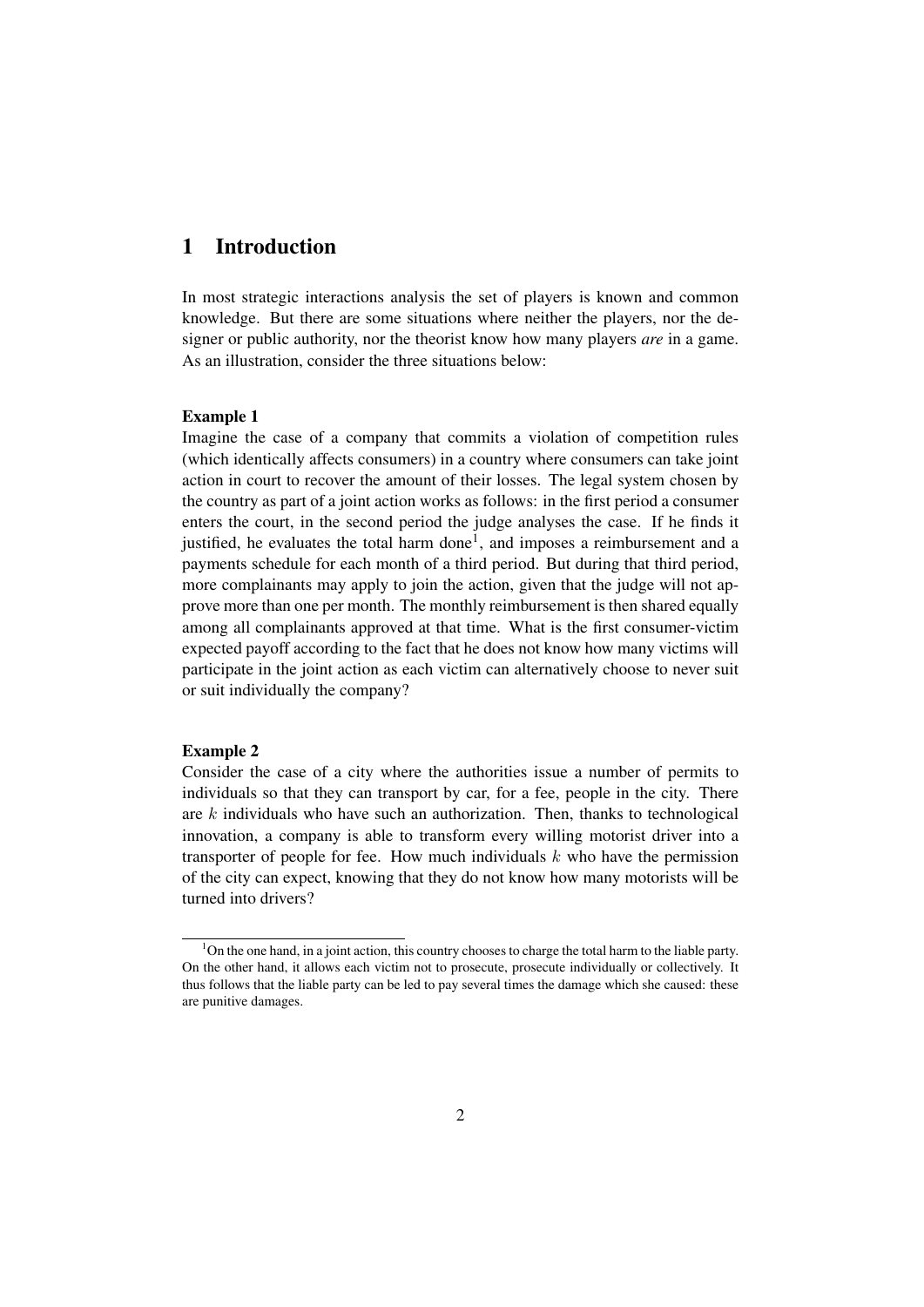#### Example 3

Suppose that a French rich entrepreneur decides to create the "René and Gisèle Foundation" to promote the research in game theory. This foundation, thanks to the proceeds of a charitable donation, appoints a benevolent research director (free of conflicts of interest) to share each month equally a sum of 100.000 euros between all scientific projects in game theory which she has examined and fond valuable. As the entrepreneur and the research director want to provide a long term support, they decide to never abandon the funding of a project that she had already selected. After the beginning of the foundation, where  $k \geq 1$  projects could have been selected, each month, due to administrative procedures, only one new project could be added to the foundation's public list of selected projects (which mentions the date of arrival in the list of each selected project). How much the  $m - th$  selected project can expect to have?

The goal of this paper is to provide a general mathematical framework for computing the payoff of players in a dynamic game with clone players randomly arriving at each step of time in a Bernoulli process. The paper is organized as follows: in the next section we expose the theoretical related literature and explain how we contribute to the question of games with an unknown number of players. In section 3, we formulate the problem, propose a model and give the expected payoff of finite (*Theorem 1*) and infinite (*Theorem 2*) horizon game, that is the expected payoff for each player. Then in Section 4 we provide some examples from oligopoly theory where this framework and results could be used to find expected payoff and static equilibria. Section 5 concludes by underlining the limits and questions of our framework which are left for future research.

## 2 Related literature

It is well known that the usual-textbook game theory toolbox is in the the "fixed-n" paradigm and so provides directly no solution to problems where there is a degree of uncertainty on the number of players in a game. Indeed, in Bayesian games, the uncertainty is on the *type* of each other player's, that is on their private information about their characteristic represented by a random variable for each player. So there is no uncertainty on the number of players in the game, the uncertainty is on their characteristics. Moreover to extend Bayesian games to games with unknown number of players raises conceptual and modelling issues that could not be overcome. However, to the best of our knowledge, there exists currently in game theory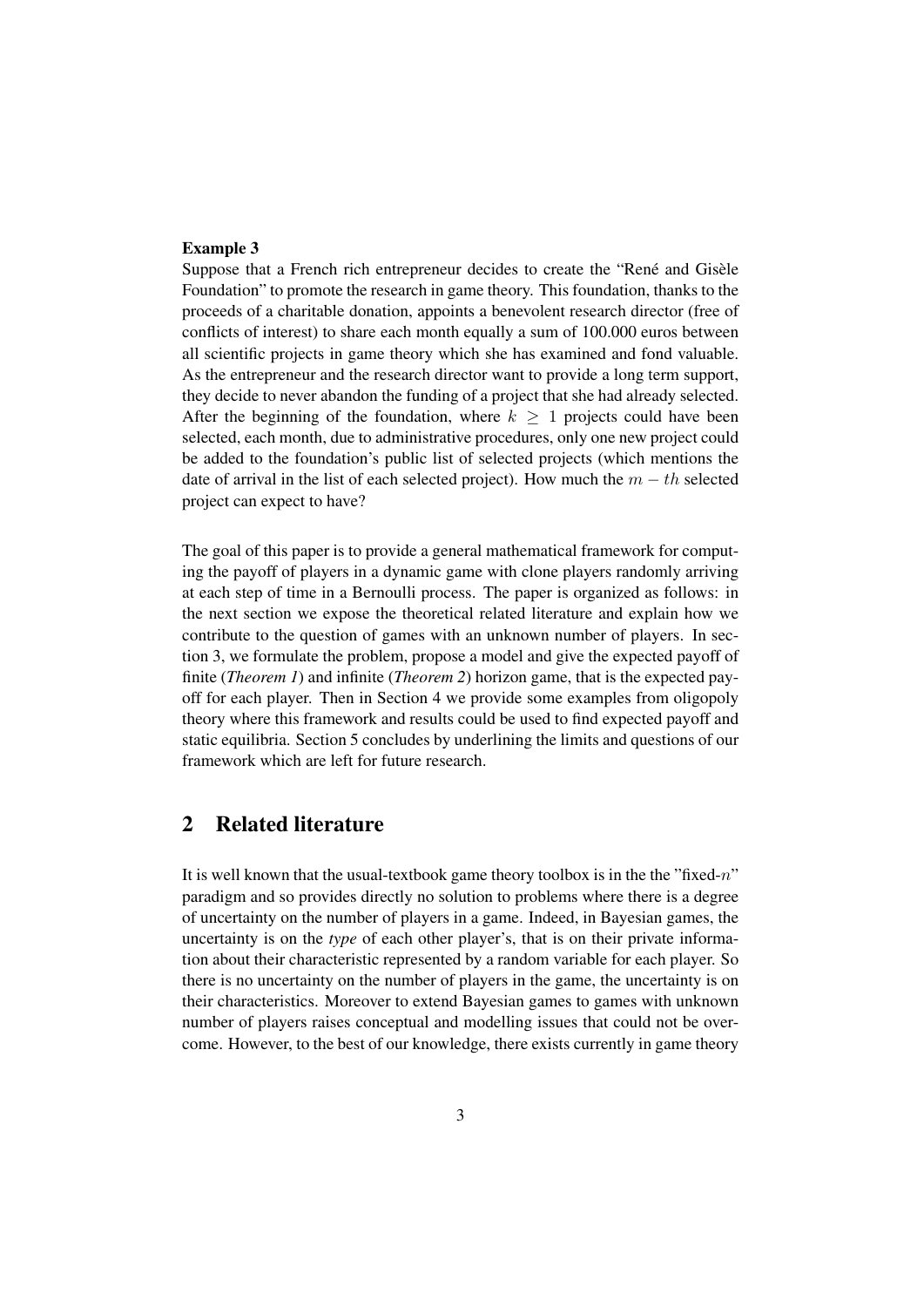two ways to directly manage the question of uncertainty on the number of players in a game.

The first strain of literature, which is the oldest one, is the study of games where the *active competing players* is not common knowledge. This issue has taken two forms (see [Levin and Ozdenoren, 2004]). The first form models the number of active players with a stochastic process on a set of potential players. It means that the active players is a subset of the common knowledge potential players, which implies that each player has a private information (he is active or not). The timing of this kind of game is usually in four-step: 1/ nature chooses which players will be active (and whose those will be passive), 2/ each player observes only his own situation, 3/ the active players choose their strategies, and 4/ payoffs are received. The common knowledge information is the set of potential players and the probability distribution used by the nature to assign a role to each player. The second form endogenizes the entry process. In this setting, at first, there is *no player* in the market. Then, there is the assumption that each potential player (the total set of which is common knowledge) has a privately known and different cost to entry on the market, and each of them must decide to participate or not into the game. These two kinds of models are useful in a great number of cases. For example, consider the situation of an appointment of Dean at a University, the applicants do not know how many persons *will* apply even if they perfectly know how many persons *can* apply (the set of Professors in the University). It is also the case, for example, in online auction sites where the number of registers is known and the number of bidders for each product is *ex ante* unknown.

Seminal articles in this line of literature are [McAfee and McMillan, 1987a] and [Matthews, 1987] which demonstrate that some results of auction theory could be sensitive to the assumption that there is a stochastic number of bidders, which means that the set of real bidders is not common knowledge whereas the set of potential bidders is. They also allow the bidders to have different priors on how many bidders are present as long as these priors are Bayesian consistent. From the design policy point of view these articles open the question wether the seller had an interest to reveal (or conceal) the number of actual bidders and their identities. In [Piccione and Tan, 1996] the number of potential bidders is common knowledge but some of them are experts (bidders with private information) and some are nonexperts (bidders with no private information), and it is the number of experts which is uncertain for the seller and the other buyers. [Münster,  $2006$ ] offers a study of rent-seeking contests with an unknown number of competing contestants where all players are risk neutral or have constant absolute risk aversion. Complementing to the pure risk approach, [Salo and Weber, 2007] and [Levin and Ozdenoren, 2004] propose models where bidders are adverse to the ambiguity generated by the lack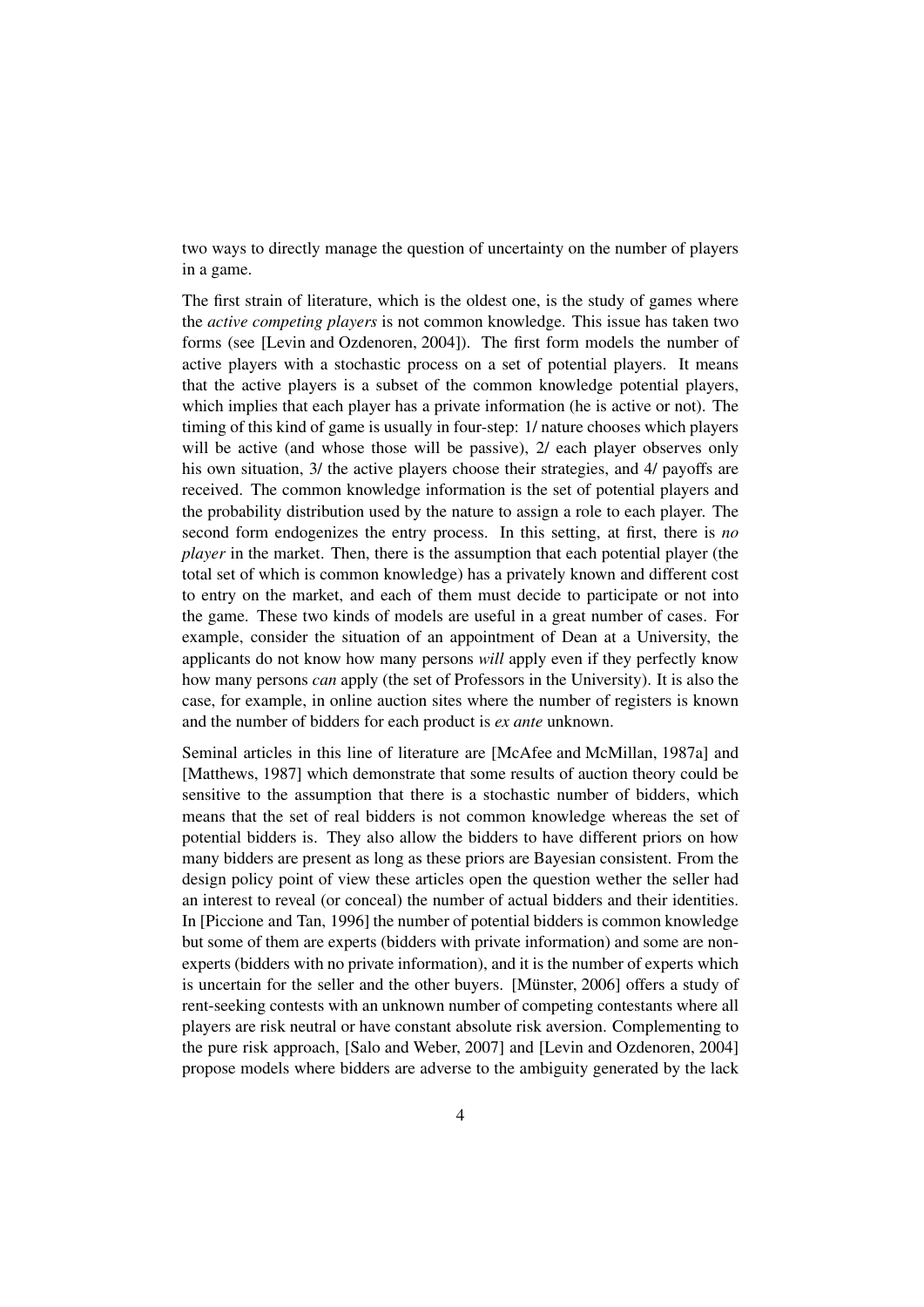of information about the number of rivals in the auction. On the entry process endogenous side, [Samuelson, 1985] finds that policies to limit the number of bidders may be welfare improving. When a first-price sealed bid auction is used and bidders can enter upon paying an entry cost, [McAfee and McMillan, 1987b] show that the seller should not impose a reserve price higher than his own valuation and that the optimal number of bidders enter. More recently, there has been investigations on environmental topics as in [Rubio and Ulph, 2007] or [Breton et al., 2010, Breton and Keoula, 2012].

The more recent other strain of literature is games with population uncertainty, where the *real number* of players in the market is not common knowledge. But the number of players really in the game is supposed to be drawn from a random variable, whose probability distribution and mean are commonly known. Players have to choose their strategies before the player set is revealed. Among these games, a special attention has been served to the sub-class called *Poisson games*, where the number of players  $N$  is a random variable that follows a Poisson distribution with mean n (so  $N = k$  with the probability  $\frac{e^{-n}n^k}{k!}$  $\frac{n_n^{n}}{k!}$ ), and each player's type is then drawn independently from some fixed probability distribution. More generally, in *extended Poisson games* the expected population sizes and players' utility functions may depend on an unknown state of the world. In this case there is a two-stage structure: first a random state variable is drawn from some given distribution, and then a Poisson game is played. In theses games, each player's belief about the number of other players and their types is the same with the prior distribution of the total number of players and their types (property called by Myerson *environmental equivalence*). It has been show that Poisson games modelling has very nice mathematical features, subsume Bayesian games with consistent priors and open a fertile field of research. To illustrate the nature of questions solved by it [De Sinopoli and Pimienta, 2009] introduces the following simple and clear story: "A player is sitting at home and faces two possible alternatives, either she goes out to some social event, or she stays home. She does not know how many players are facing this same disjunctive, but she knows that this number is a Poisson random variable with parameter  $n$ . If she goes out and meets somebody she receives a payoff equal to 1. If she meets nobody or decides to stay home, she gets a payoff equal to 0. Every player faces these same two options and has the same preferences".

This type of modelling was introduced by [Myerson, 1998b], [Myerson, 1998a], [Myerson, 2000] and [Milchtaich, 2004]. See also [De Sinopoli et al., 2014] for a more recent account. It seems particularly well adapted to elections (where each voter does not know what is the real number of voters, see Myerson's works) or some kind of auctions. [Makris, 2008] proposes to model the coordination problem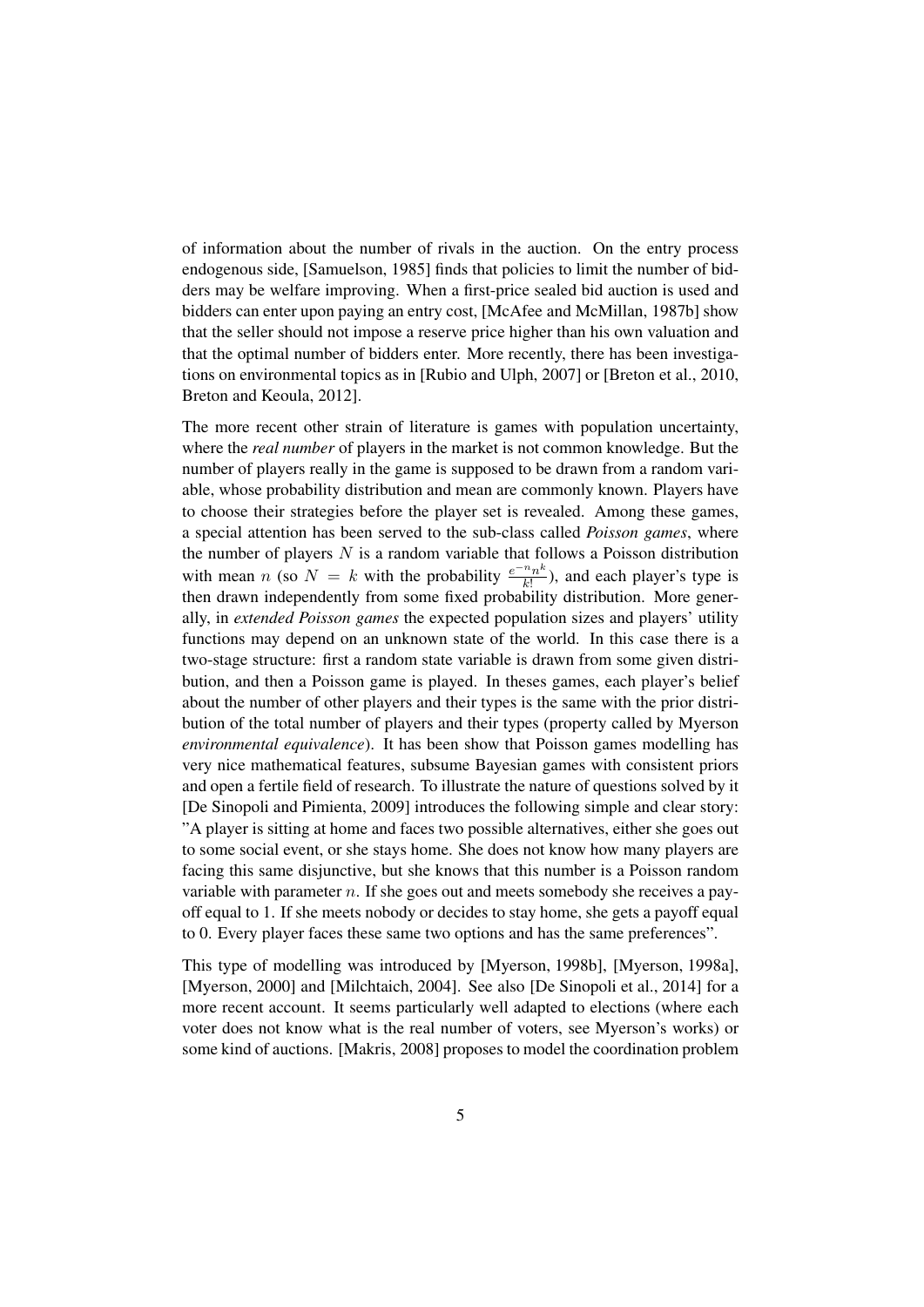as a Poisson game and investigates the conditions under which a unique equilibrium is selected. In [Ritzberger, 2009] it is shown that with population uncertainty, two competitors are not enough to eliminate all profits in equilibrium and have competition in a Bertrand game. Recently,  $\ddot{\text{O}}$ stling et al., 2011] proposes an application of Poisson game to a LUPI game (lowest unique positive integer wins lottery), in order to study a lottery called Limbo introduced by the governmentowned Swedish gambling monopoly Svenska Spel on January 29, 2007.

By contrast with these two lines of literature, the spirit of our paper is a dynamic framework where the number of players involved varies with time, and to study the expected payoff of each player in situations where nobody knows *ex ante* the set of real players at each period after the beginning and at the end of the game (finite case), or at each period of the game (infinite case). The only information that are common knowledge before the game actually starts in our setup are the size of the market, the number of incumbents and that there is a random entry at each period of time according to a Bernoulli process of known parameter. Once the game is going, the actual number of players present at each stage is also common knowledge at that stage. So there is no asymmetric information in our model. We will consider a *clone economy*, i.e an economy where the incumbents and the new entrants are perfectly identical. Even though there is an equilibrium at each step, our aim at this stage will not be to define a dynamical equilibrium, but to compute the expected payoff to the players when their strategic behaviors are given. Therefore we have a sequence of static equilibria, but not a dynamic equilibrium. (See nevertheless appendix D).

In the rest of the literature on games, but with a fixed number of players, we may find some kinship of our theory with repeated games, since the folk theorem, for instance, involves an infinite sequence of plays with the same strategies, as we do. But there, it is the same set of players who play again and again. The fact that in the present theory, the payment matrices vary from step to step is reminiscent of stochastic games, see *e.g.* [Neyman and Sorin, 2003] or, more recently, the special issue [Nowak et al., 2013]. However, we are not, at this stage, able to prove a result about a stationary dynamic equilibrium, as often found in that strain of literature.

Finally, the literature the closest to our theory that we are aware of may be that of piecewise deterministic systems [Davis, 1985, Haurie et al., 1994], although this is not in a game theoretic framework. But we may consider the stochastic arrivals of players as stochastic jumps in the dynamic system, which is deterministic between two jumps. We show in appendix D how that theory could be put to use to compute a dynamic equilibrium. But at this stage, applying these ideas to concrete examples seems out of reach.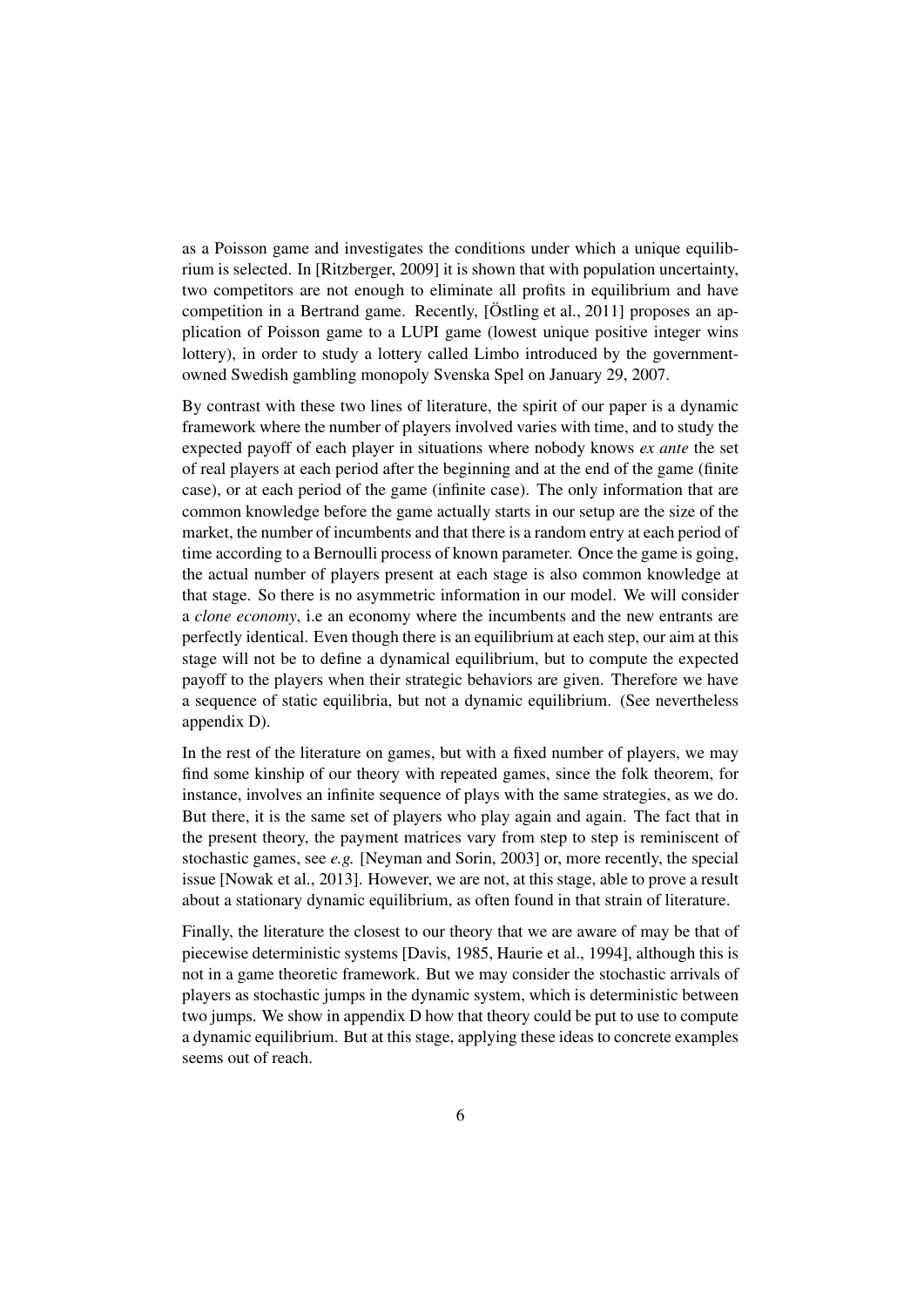## 3 Model

The family of problems we are investigating could have two forms. As in our examples 1 and 3, there are cases where the dynamic game has an end which corresponds to a finite horizon. There are also cases, as in our example 2, where the dynamic game has no finite end-time or, more realistically, where the end-time is unknown for the players, which corresponds to the infinite horizon case. We will study these two types of games successively.

We consider a discrete time, multistage game where time  $t$  is an integer varying from  $t_1$  to T (finite horizon), or from 0 to  $\infty$  (infinite horizon). We assume that additional players may arrive only one at each discrete instant of time, this with a probability  $p$  and independently from other arrivals (a Bernoulli process), and let  $t<sub>m</sub>$  be the first stage where there are m players, i. e. the stage when player number m arrives.

Usually, in a dynamic game there is a state  $x(t) \in \mathbb{R}^n$  whose dynamics are driven by the actions  $a_i(\cdot)$  of the players, according to some given law

$$
x(t+1) = f(t, x(t), a_1(t), a_2(t), \ldots a_n(t)), \qquad x(t_1) = x_1.
$$

Then the payoff of each player is

$$
\Pi_i = \sum_{t=t_1}^T L_i(t, x(t), a_1(t), a_2(t), \dots, a_n(t)).
$$

If the  $a_i$  are mixed strategies, then  $L_i$  is a mathematical expectation.

However, here the emphasis is not on the strategies but on computing an expected payoff when the strategies are assumed identical for all players, and known as a function of the number  $m$  of players present, the state, and current time. In that case, a sufficient description of the state is the sequence  $\{t_n\}_{n\leq m}$  of past arrival times, and current time  $t$ . As a consequence, we may dispense with the explicit dynamics, and write the payoff as a function of these variables. We also assume that the players are identical not only in their strategy choices, but also in their per stage payoff. (The latter justifies the former. We will however see a marginal deviation from that hypothesis in our examples.) Their payoffs will only differ because of their different arrival times.

**Notation** Let  $\tau_1 = t_1$ , and for  $m \geq 2$ ,  $\tau_m = (t_2, \dots, t_m) \in \mathbb{N}^{m-1}$ , and therefore  $\tau_{m+1} = (\tau_m, t_{m+1})$ . Let  $L_m(\tau_m, t)$  be the per stage payoff of each player when m players are present. Let also  $m(t)$  be the number of players present at time t.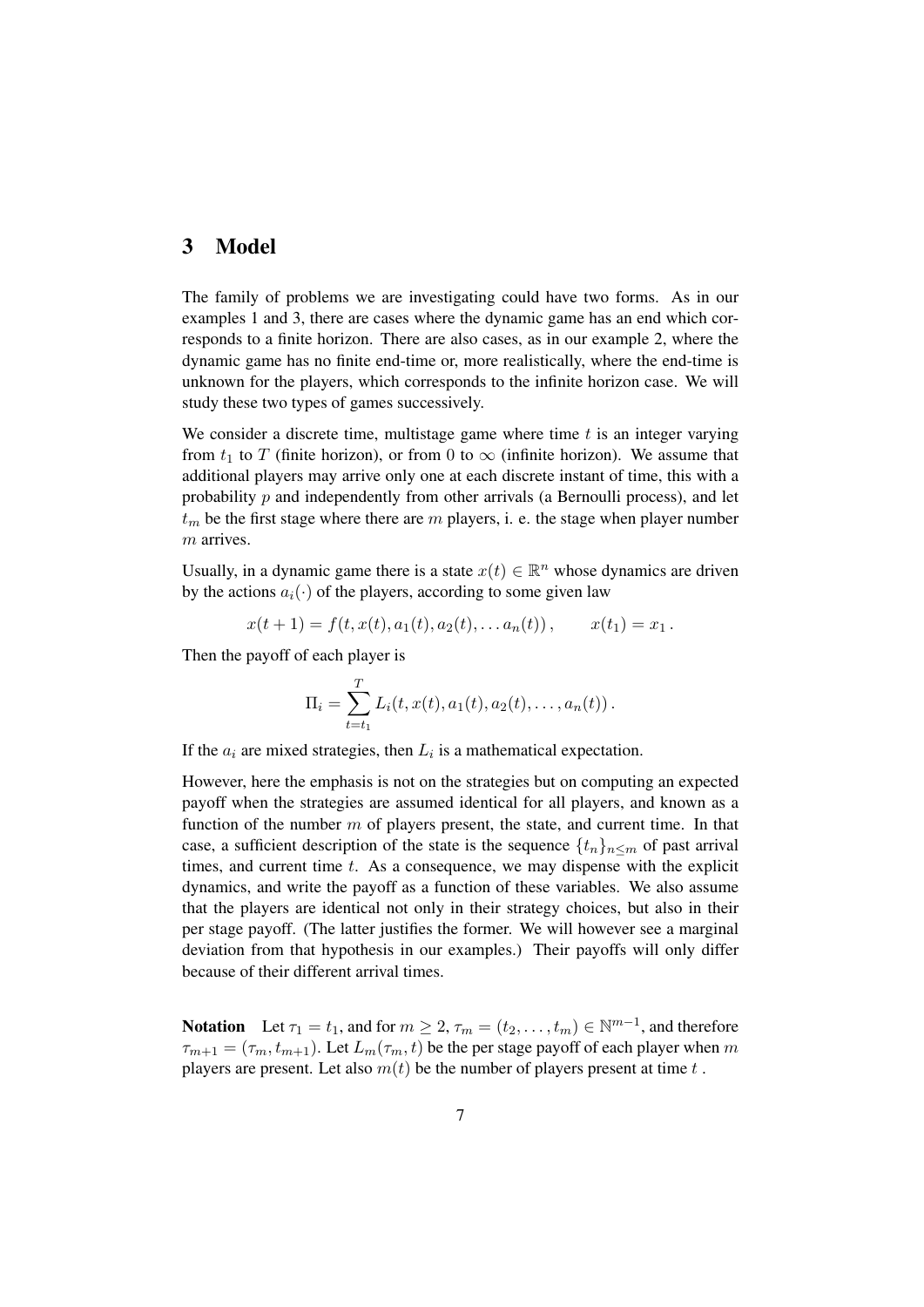We introduce the further notation  $M_1(t) = L_1(t)$ , and, for  $m \ge 2$ ,

$$
\mathcal{T}_m(t) = \{ \tau_m \mid t_1 < t_2 < \cdots < t_m \leq t \}, \qquad M_m(t) = \sum_{\tau_m \in \mathcal{T}_m(t)} L_m(\tau_m, t).
$$

(in the infinite horizon case, we will use  $t_1 = 0$ ). For example,

$$
M_2(t) = \sum_{t_2=t_1+1}^t L_2(t_2, t), \qquad M_3(t) = \sum_{t_2=t_1+1}^{t-1} \sum_{t_3=t_2+1}^t L_3(t_2, t_3, t).
$$

We may provide a graphical representation of what is going on. All possible entrance histories, for a finite horizon, can be represented on a tree as in figure 1. Time is shown on the bottom line. At each instant of time, and at each node of the tree for that instant, we draw a branch going up if a new player enters at that time instant, going down if nobody enters. We have chosen  $t_1 = 0$ , shown four time steps, and labelled the nodes with the number of players present upon reaching this node (during the time step ending there). We have noted over each branch the per stage payoff of each player during the corresponding time step.

An history is represented by a path from the root of the tree (to the left) to a leaf. The payoff for that history is the ("horizontal") sum of the per stage payoffs noted on each branch of its path ( $\tau_m$  is denoted with a list of time instants between curly braces). For each m and t,  $M_m(t)$  is the ("vertical") sum of the  $L_m$  of stage t, i.e. the sum of the markings of the branches of the stage beginning at  $t$  reaching a node labelled m.

One can read on this graph that:

$$
M_1(0) = L_1(0),
$$
  
\n
$$
M_1(1) = L_1(1),
$$
  
\n
$$
M_2(1) = L_2(\{1\}, 1),
$$
  
\n
$$
M_1(2) = L_1(2),
$$
  
\n
$$
M_2(2) = L_2(\{1\}, 2) + L_2(\{2\}, 2),
$$
  
\n
$$
M_3(2) = L_3(\{1, 2\}, 2),
$$
  
\n
$$
M_1(3) = L_1(3),
$$
  
\n
$$
M_2(3) = L_2(\{1\}, 3) + L_2(\{2\}, 3) + L_2(\{3\}, 3),
$$
  
\n
$$
M_3(3) = L_3(\{1, 2\}, 3) + L_3(\{1, 3\}, 3) + L_3(\{2, 3\}, 3),
$$
  
\n
$$
M_4(3) = L_4(\{1, 2, 3\}, 3).
$$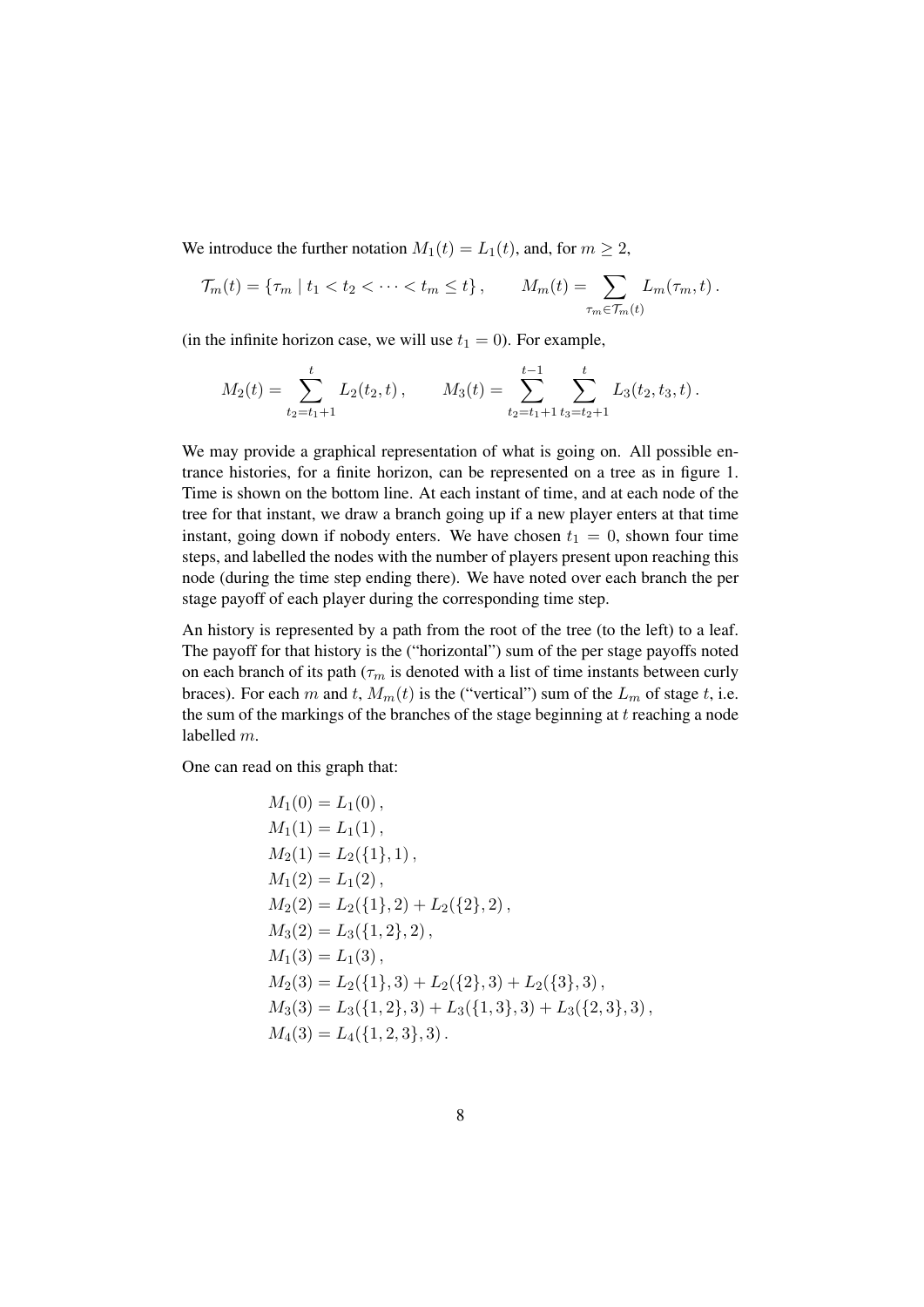

Caption:  $L_m(\tau_m, t)$ : per stage

payoff m: number of players  $\tau_m$ : sequence of past arrival times t: current time

Figure 1: The events tree

## 3.1 Finite horizon

To better take into account the different arrival times of the players, we introduce an explicit discount factor  $r \leq 1$ , and write the payoff of the *n*-th player arrived as

$$
\Pi_n(\tau_n) = \sum_{t=t_n}^T r^{t-t_n} L_{m(t)}(\tau_{m(t)}, t).
$$

Both  $m(t)$  and  $\tau_m$  are random variables. Hence we let

$$
\Pi_n^e(\tau_n)=\mathbb{E}\Pi_n.
$$

We will prove the theorem:

Theorem 1 *The expected payoff of the discrete time, finite horizon game for player 1 is*

$$
\Pi_1^e = \sum_{t=t_1}^T [r(1-p)]^{t-t_1} \sum_{m=1}^{t-t_1+1} \left(\frac{p}{1-p}\right)^{m-1} M_m(t).
$$
 (1)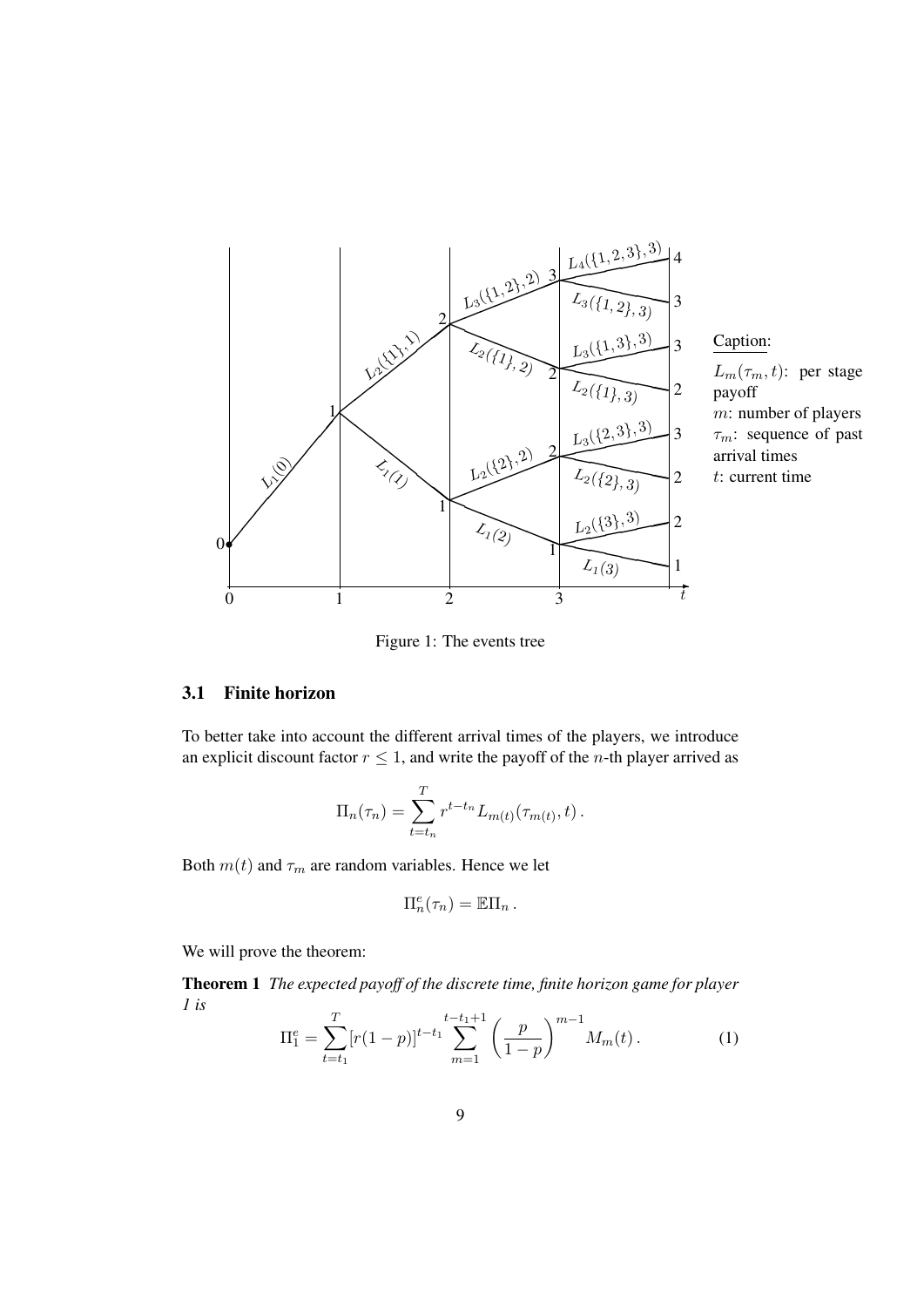We observe that thus the dependence of the per stage payoff on the sequence of arrival times has been lumped into the sequence of  $M_m$ . This is directly related to the fact that, for a Bernoulli process, at the number  $m$  of positive events given, all sequences of  $m$  arrival times share the same (conditional) probability. Accordingly, the dependence of the expected payoff on the per stage probability of arrival  $p$  is through the probabilities  $p^{m-1}(1-p)^{t-t_1-m+1}$  of having  $m-1$  arrivals between  $t_1 + 1$  and t.

The fact that  $\Pi_1^e$  is decreasing in p, necessarily true, is not obvious in the formula (it depends on the evaluation of the  $M_m$  to be seen further down). Yet, it appears clearly that the limit expected payoff as  $p$  goes to zero is just

$$
\Pi_1^e = \sum_{t=t_1}^T r^{t-t_1} L_1(t) \,,
$$

as the term  $m = 1$  only remains in the sum over m.

**Proof of the theorem** The proof of the theorem is given in appendix A.1. It is based upon a rather classical backward induction argument, and interchanges of orders of summations in the resulting formulas.

We may also write the equivalent formula for the payoff of the m-th arriving player. We need to introduce extra notation. For  $1 \le m \le k$ :

$$
\tau_m^k = (\tau_{m+1}, \dots, \tau_k), \quad \mathcal{T}_m^k(t_m, t) = \{ \tau_m^k \mid t_m < t_{m+1} < \dots < t_k \leq t \}.
$$

and

$$
M_m^m(\tau_m, t) = L_m(\tau_m, t) \quad \text{and} \quad M_m^k(\tau_m, t) = \sum_{\tau_m^k \in \mathcal{T}_m^k(t)} L_k(\tau_m, \tau_m^k, t) .
$$

Given m and  $t_m$ , the maximum possible number of players is  $m + T - t_m$ . By a computation similar to the one leading to the theorem, we get:

Corollary 1 *The payoff of the* m*-th arriving player, given the sequence of arrival times*  $\tau_m$ *, is* 

$$
\Pi_m^e(\tau_m) = \sum_{\ell=0}^{T-t_m} \left(\frac{p}{1-p}\right)^{\ell} \sum_{t=t_m+\ell}^{T} [(1-p)r]^{t-t_m} M_m^{m+\ell}(\tau_m, t) ,
$$

*or, equivalently*

$$
\Pi_m^e(\tau_m) = \sum_{t=t_m}^T [(1-p)r]^{t-t_m} \sum_{\ell=0}^{t-t_m} \left(\frac{p}{1-p}\right)^{\ell} M_m^{m+\ell}(\tau_m, t).
$$
 (2)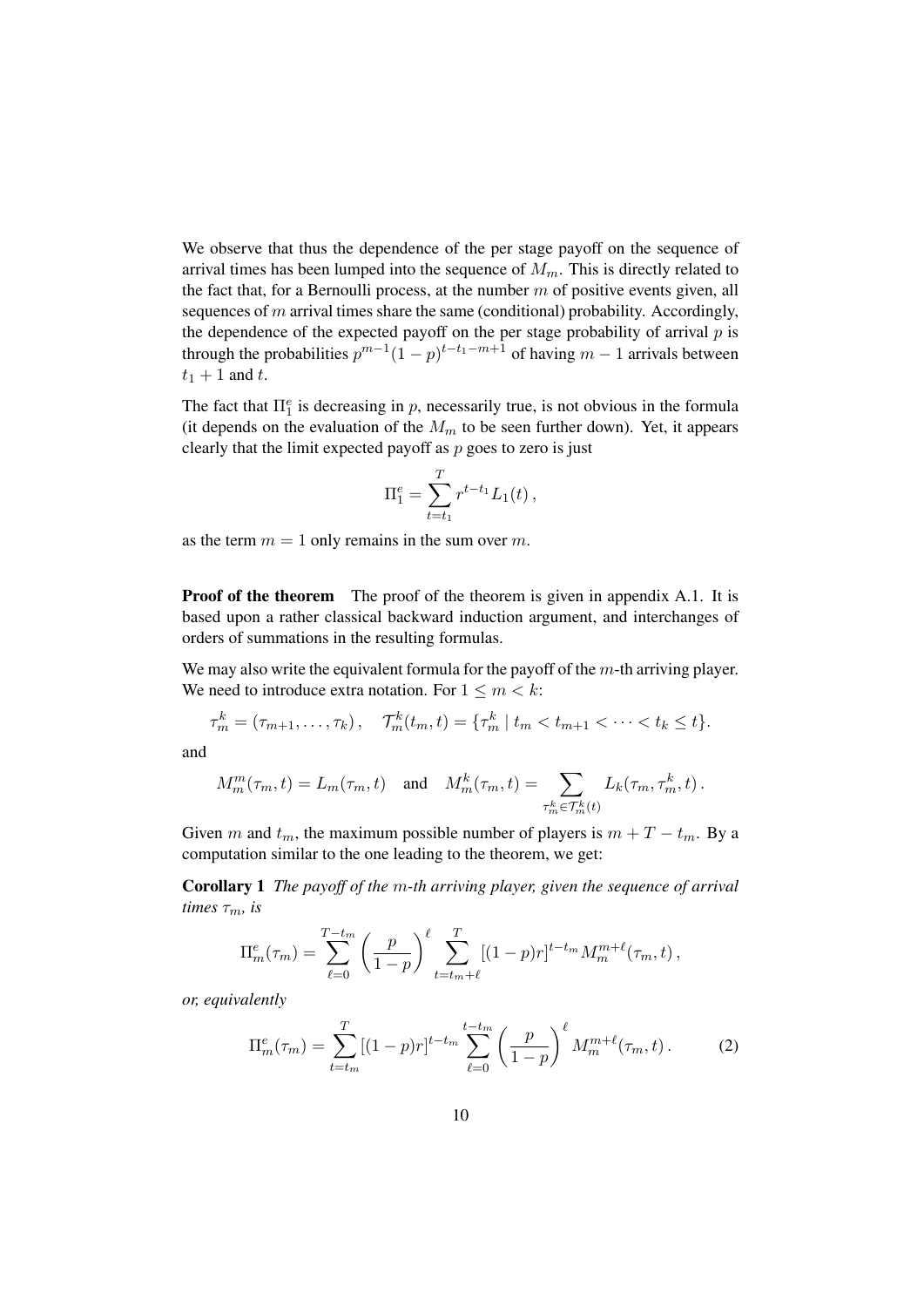#### 3.2 Infinite horizon

The same set up is used to consider the game with an infinite horizon, *i.e.* a payoff

$$
\Pi_1 = \sum_{t=0}^{\infty} r^t L_{m(t)}(\tau_{m(t)}, t).
$$

We need two new definitions:

**Definition 1** *The sequence of functions*  $\{L_m\}$  *is said to be* 

*1.* uniformly bounded *if it has a uniform bound, denoted* L*:*

$$
\exists L > 0: \forall t \in \mathbb{R}_+, \forall m \in \mathbb{N}, \forall \tau_m \in \mathcal{T}_m(t), \quad |L_m(\tau_m, t)| \leq L,
$$

2. exponentially bounded *if each*  $L_m$  *is uniformly bounded, but that bound is allowed to vary exponentially with* m*:*

$$
\exists L > 0: \ \forall t \in \mathbb{R}_+, \forall m \in \mathbb{N}, \forall \tau_m \in \mathcal{T}_m(t), \quad |L_m(\tau_m, t)| \leq L^m.
$$

The relationship of these properties depends on the position of  $L$  with respect to 1:

#### Remark 1

- *1. If the sequence*  ${L_m}$  *is uniformly bounded, it is also exponentially bounded, thus uniformly bounded is a stronger property than exponentially bounded. Indeed, let* L *be the uniform bound, the sequence is exponentially bounded by*  $L^m$  *if*  $L > 1$ *, by*  $1^m = 1$  *if*  $L \le 1$ *.*
- 2. If the sequence  $\{L_m\}$  is exponentially bounded by  $L^m$  with  $L < 1$ , it is *also uniformly bounded by L. However, if*  $L > 1$ *, it may not be uniformly bounded.*

We prove the following theorem:

**Theorem 2** If the sequence  $\{L_m\}$  is exponentially bounded by  $L^m$  and  $r < 1/L$ , *or if it is uniformly bounded, then the expected payoff of the infinite horizon game is given by*

$$
\Pi_1^e = \sum_{t=0}^{\infty} ((1-p)r)^t \sum_{m=1}^{t+1} \left(\frac{p}{1-p}\right)^{m-1} M_m(t).
$$
 (3)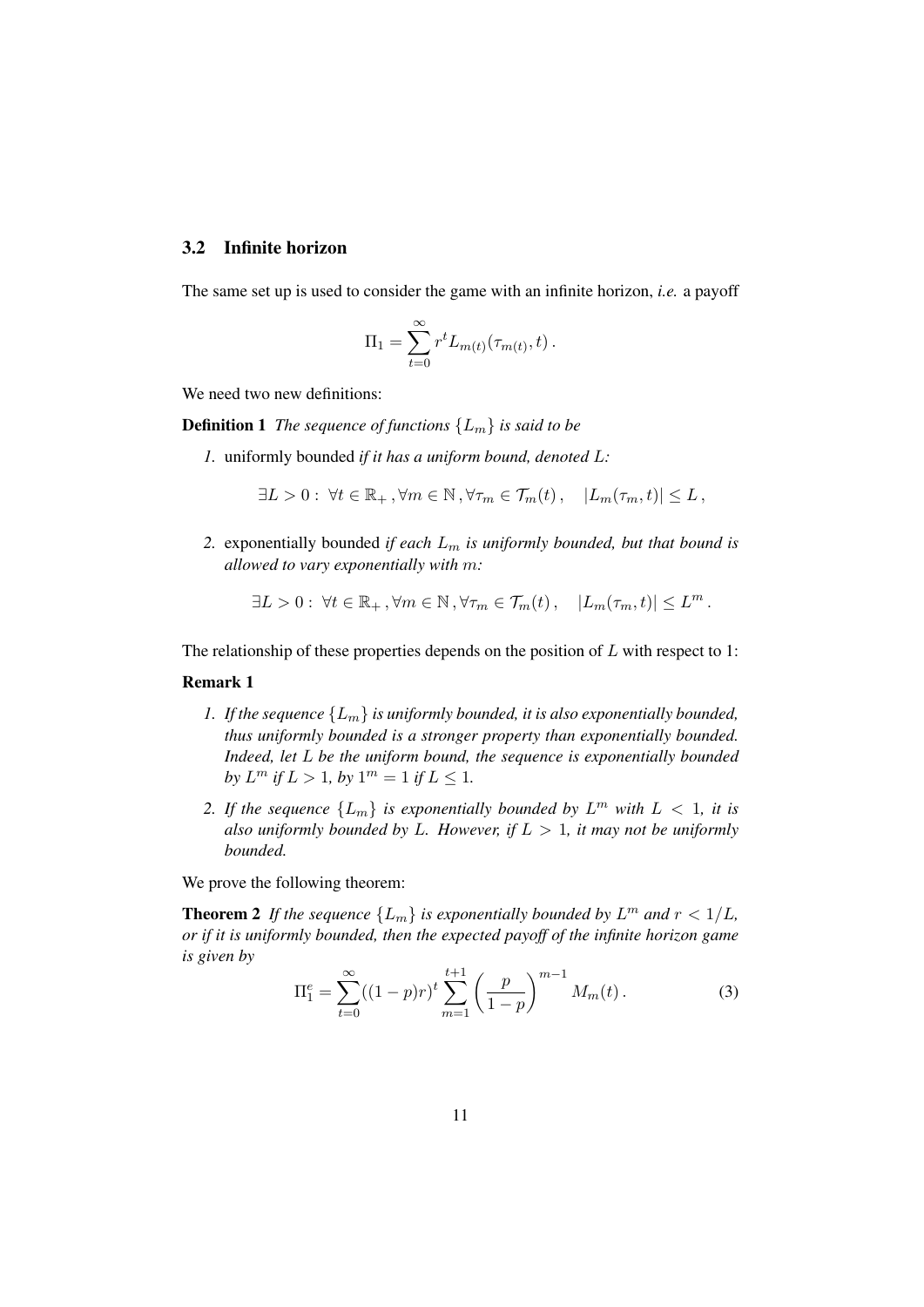**Proof** The proof, given in appendix A.2, is via taking the limit in formula 1, and carefully checking that the infinite series converge.

We derive the following consequences:

#### Corollary 2

• If the sequence  $\{L_m\}$  is exponentially bounded by  $L^m$  with  $1 \leq L < 1/r$ , *then*

$$
|\Pi_1^e| \leq \frac{L}{1 - rL},
$$

• *if the sequence*  ${L_m}$  *is uniformly bounded by L, then* 

$$
|\Pi_1^e| \leq \frac{L}{1-r},
$$

• *if the*  $L_m$  *are constant and equal to*  $L$ *, and*  $p = 0$ *, then* 

$$
\Pi_1^e = \frac{L}{1-r} \, .
$$

We may similarly extend formula (2) to an infinite series, which converges under the same conditions:

Corollary 3 *The infinite horizon payoff of the* m*-th arriving player is, under the same conditions as in theorem 2:*

$$
\Pi_m^e(\tau_m) = r^{t_m} \sum_{t=t_m}^{\infty} ((1-p)r)^{t-t_m} \sum_{\ell=0}^{t-t_m} \left(\frac{p}{1-p}\right)^{\ell} M_m^{m+\ell}(\tau_m, t).
$$

## 4 Applications to oligopoly theory

We consider identical firms entering a market. The game will be played over an infinite horizon, with a discount factor  $r$ . We investigate four different market structures, differing in the type of equilibrium —cartel or competitive  $\dot{a}$  *la* Cournot— hypothesized at each stage, and in the behavior of the incumbents and of the new entrant each time one arrives. The four possible market structures will be called "cartel-cartel", "cartel-Stackelberg", "Cournot-Cournot", and "Cournot-Stackelberg", and will be explained in more detail below.

The per stage profits for the various equilibria considered are computed in the appendix B.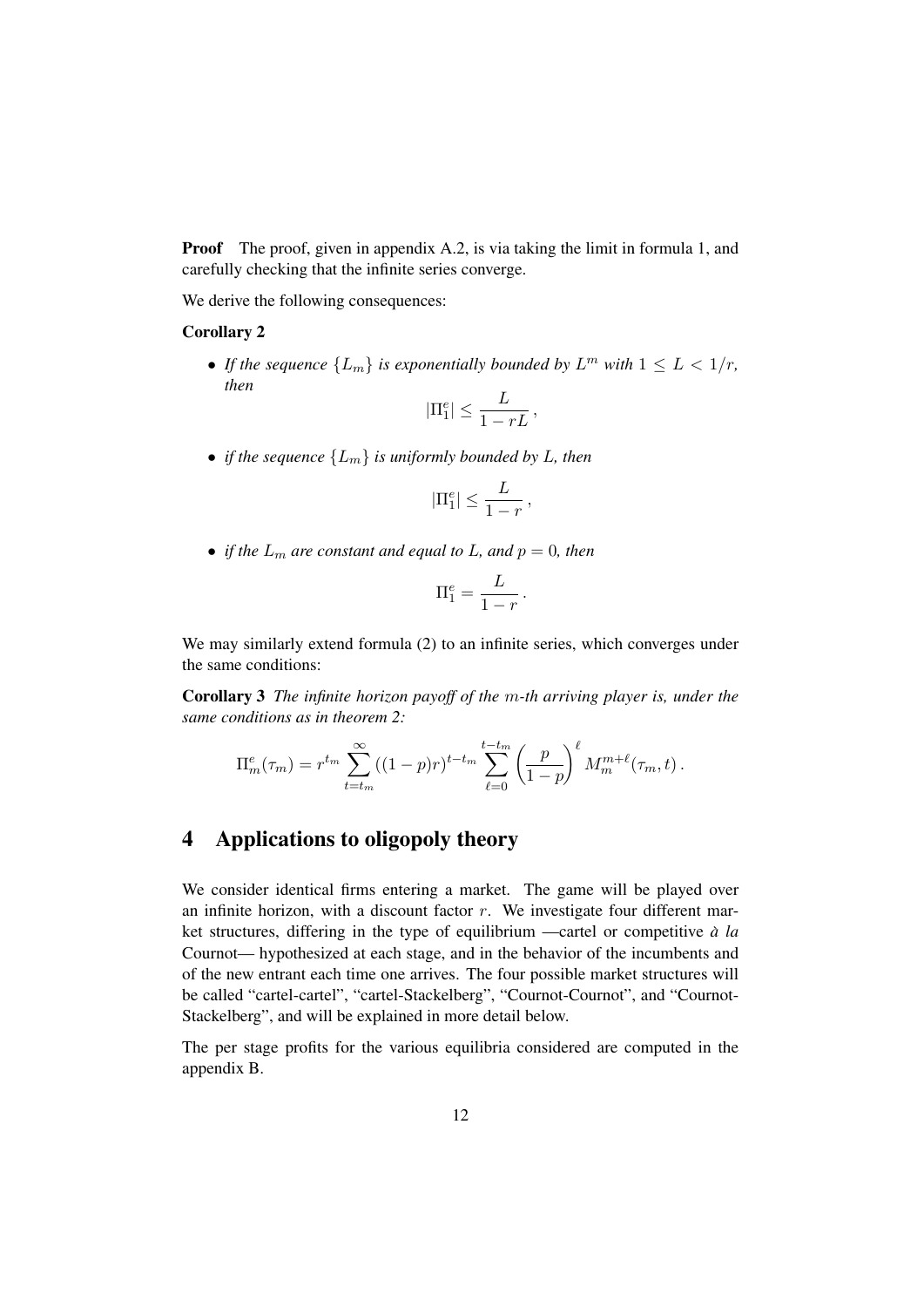#### 4.1 Cartel-cartel, or equally sharing a fixed revenue flux

In this simple case, the incumbents form a cartel, and each arriving new firm enters the cartel. If the optimum per stage profit feasible by a lone player on this market is c, we have  $L_m(\tau_m, t) = c/m$ . We assert

Theorem 3 *In the cartel-cartel market structure, the expected payoff to the first player is*

$$
\Pi_1^e = \frac{c}{pr} \ln \left( 1 + \frac{pr}{1-r} \right) . \tag{4}
$$

We are therefore able to get a closed form formula. It exhibits the limit expected payoff  $\Pi_1^e = c/(1-r)$  as p goes to zero, and  $\Pi_1^e \to \infty$  as  $r \to 1$  for fixed p. That it is decreasing with p can be seen in the fact that the function  $x \mapsto ln(1 + x)/x$  is decreasing for  $x \in [0, 1]$ .

**Proof of theorem 3** The cardinal of the set  $\mathcal{T}_m(t)$  is

$$
|\mathcal{T}_m(t)| = {t \choose m-1} = \frac{t!}{(m-1)!(t-m+1)!}
$$

we obtain

$$
M_m(t) = c \frac{t!}{m!(t-m+1)!} = \frac{c}{t+1} \binom{t+1}{m},
$$

and hence, applying formula (3),

$$
\Pi_1^e = c \sum_{t=0}^{\infty} r^t (1-p)^t \frac{1}{t+1} \sum_{m=1}^{t+1} \binom{t+1}{m} \left(\frac{p}{1-p}\right)^{m-1}
$$

$$
= \frac{c}{pr} \sum_{t=0}^{\infty} \frac{r^{t+1} (1-p)^{t+1}}{t+1} \left[ \left(1 + \frac{p}{1-p}\right)^{t+1} - 1 \right].
$$

It suffices to recognize the identity, for  $x < 1$ :

$$
\sum_{n=1}^{\infty} \frac{x^n}{n} = -\ln(1-x)
$$

 $\blacksquare$ 

to conclude the proof.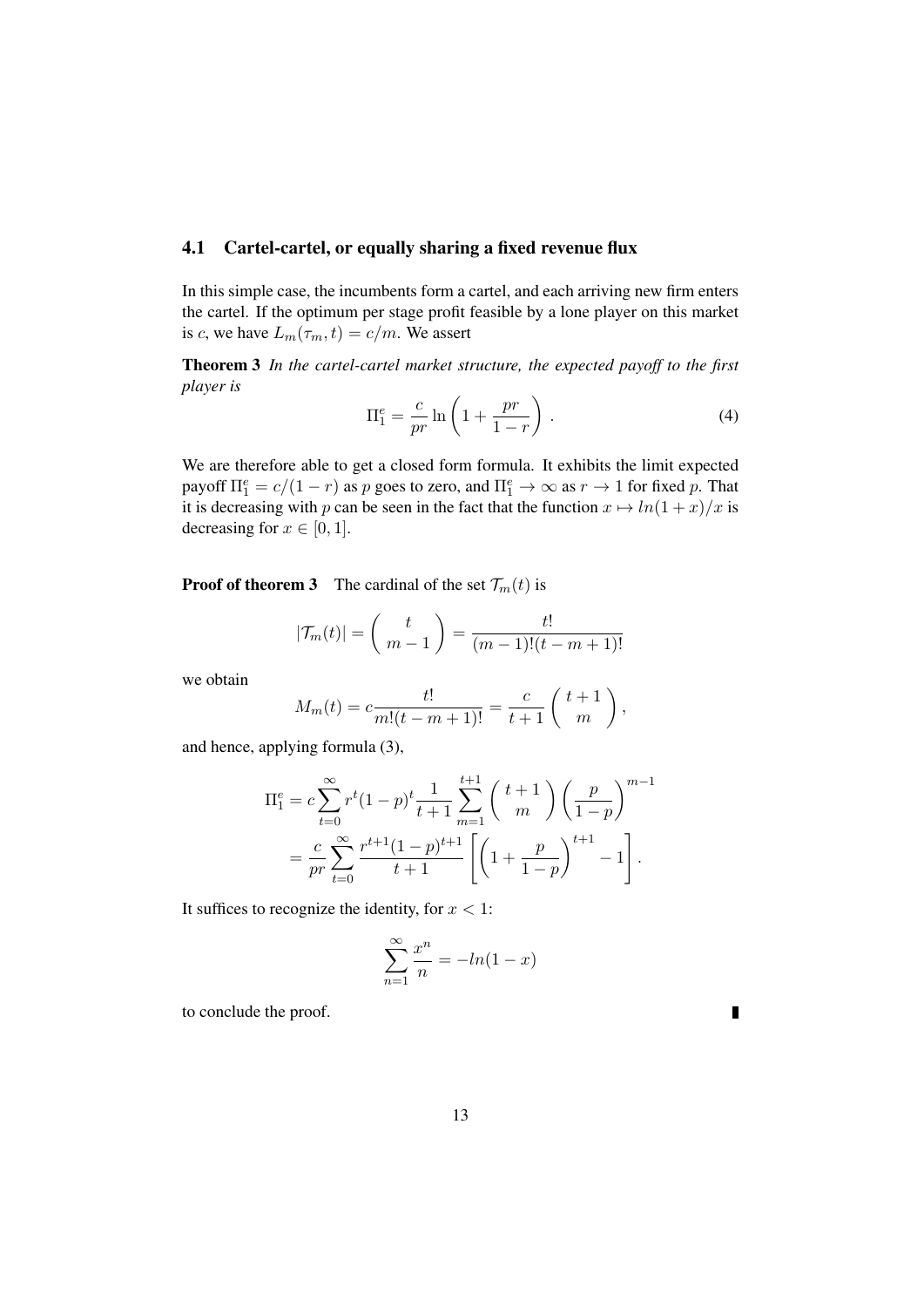It is possible to compute the expected payoff of the  $m$ -th arriving player, but we see little hope of simplifying it beyond the sheer repetition of the formula:

$$
\Pi_m^e(\tau_m) = c r^{t_m - t_1} \sum_{t=t_m}^{\infty} [r(1-p)]^{t-t_m} \sum_{\ell=0}^{t-t_m} \frac{1}{m+\ell} \frac{(t-t_m)!}{\ell!(t-t_m-\ell)!} \left(\frac{p}{1-p}\right)^{\ell},
$$

or the slightly more appealing formula, that exhibits the independence of  $\Pi_m^e$  from  $\tau_m$ :

Corollary 4 *The payoff of the* m*-th arriving player in the cartel-cartel market structure is*

$$
\Pi_m^e(\tau_m) = c r^{t_m - t_1} \sum_{n=0}^{\infty} r^n n! \sum_{\ell=0}^n \frac{1}{m+\ell} \frac{p^{\ell}}{\ell!} \frac{(1-p)^{n-\ell}}{(n-\ell)!}.
$$

#### 4.2 Cartel-Stackelberg

In this market structure, in the absence of a new entrant, firms form a cartel. However, whenever a new firm enters the market, the incumbents still play as a cartel, but act as leaders imposing their strategy on the new entrant who acts as a follower, in a Stackelberg scheme. The table in the appendix shows that we may equivalently assume that the incumbents do not take immediate notice of the new entrant, or do not take it seriously, and continue with the same production level as before.

After a first step in that configuration, the new entrant joins the cartel for the rest of the game. It is not its best interest. But it may be coerced to do so by the other players who threat to revert otherwise to an all Cournot-Nash equilibrium. As soon as  $m > 6$ , they incur a loss in doing so, but not as much as the new entrant. It is therefore a credible threat.

| Cartel $(m - 1)$ | Cartel $(m)$                        | Cartel $(m)$ or $(m+1)$         |           |     |
|------------------|-------------------------------------|---------------------------------|-----------|-----|
| $m - 1$ players  | $t_m$                               | $m$ players                     | $t_m + 1$ | $t$ |
| Cartel $(m - 1)$ | Stackelberg $(m - 1 \text{ vs } 1)$ | Stackelberg $(m \text{ vs } 1)$ |           |     |
| $m - 1$ players  | $t_m$                               | $m$ players                     | $t_m + 1$ | $t$ |

Figure 2: The time diagrams of the Cartel-Cartel (top) and Cartel-Stackelberg (bottom) market structures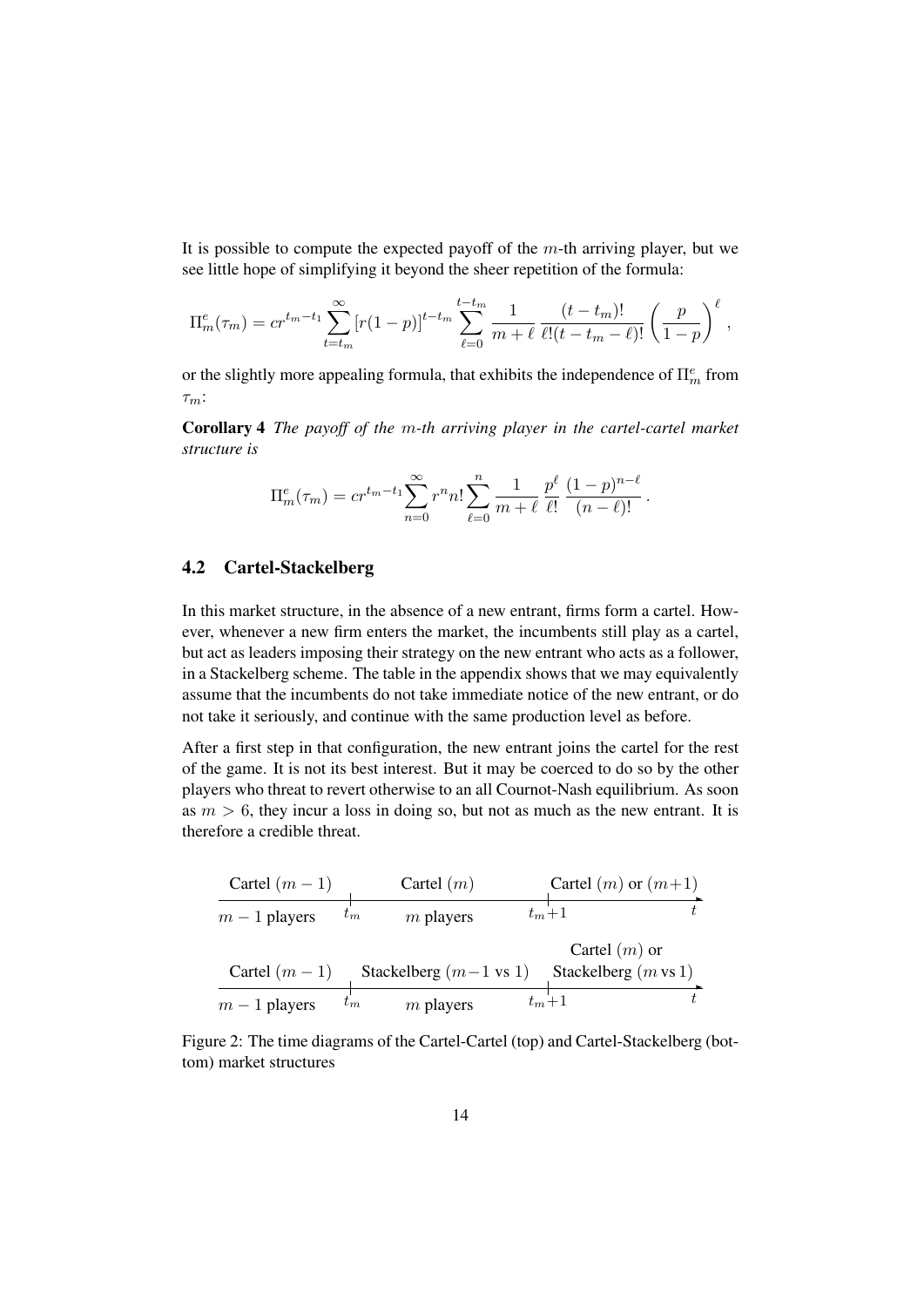The difference with the cartel-cartel time structure is displayed by the simple time diagrams of Figure 2, where we have assumed, for clarity, that  $t_{m-1} < t_m - 1$ , i.e. there was no new entrant at time  $t_m - 1$ .

According to the table in the appendix, we have, for some positive number  $c$ :

$$
L_m(\tau_m, t_m) = \frac{c}{2(m-1)},
$$
  

$$
\forall t \in [t_m + 1, t_{m+1} - 1], L_m(\tau_m, t) = \frac{c}{m}.
$$

We state the following theorem:

Theorem 4 *The expected payoff of the cartel-Stackelberg scheme for the first player is*

$$
\Pi_1^e = c \left[ 1 + \frac{2-p}{2p} \ln \left( 1 + \frac{pr}{1-r} \right) \right] .
$$

Although slightly more complicated than in the cartel-cartel scheme, this formula shares with the former one most of its characters: a closed form formula, exhibiting even more clearly its decreasing character with p, and converging to  $V = c/(1-r)$ as  $p \to 0$ , and  $V \to \infty$  as  $r \to 1$ .

**Proof** The proof, given in appendix A.4 involves a careful analysis of the combinatorics of the problem, and application of the previous formulas.

Finally, the payoff to the m-th arriving player at time  $t_m$  can be derived from the corresponding formula of the simple sharing problem, just correcting for the fact that at its first step, it earns  $c/4$  rather than  $c/m$ .

Corollary 5 *The payoff of the* m − th *arriving player in the cartel-Stackelberg market structure is*

$$
\Pi_m^e(t_m) = r^{t_m - t_1} \left[ \frac{c}{4} - \frac{c}{m} + c \sum_{n=0}^{\infty} r^n n! \sum_{\ell=0}^n \frac{1}{m + \ell} \frac{p^{\ell}}{\ell!} \frac{(1-p)^{n-\ell}}{(n-\ell)!} \right].
$$

#### 4.3 Cournot-Cournot

We now assume that at each time step, the firms compete in a Cournot fashion. With reference to the diagrams of Figure 2, we now have that of Figure 3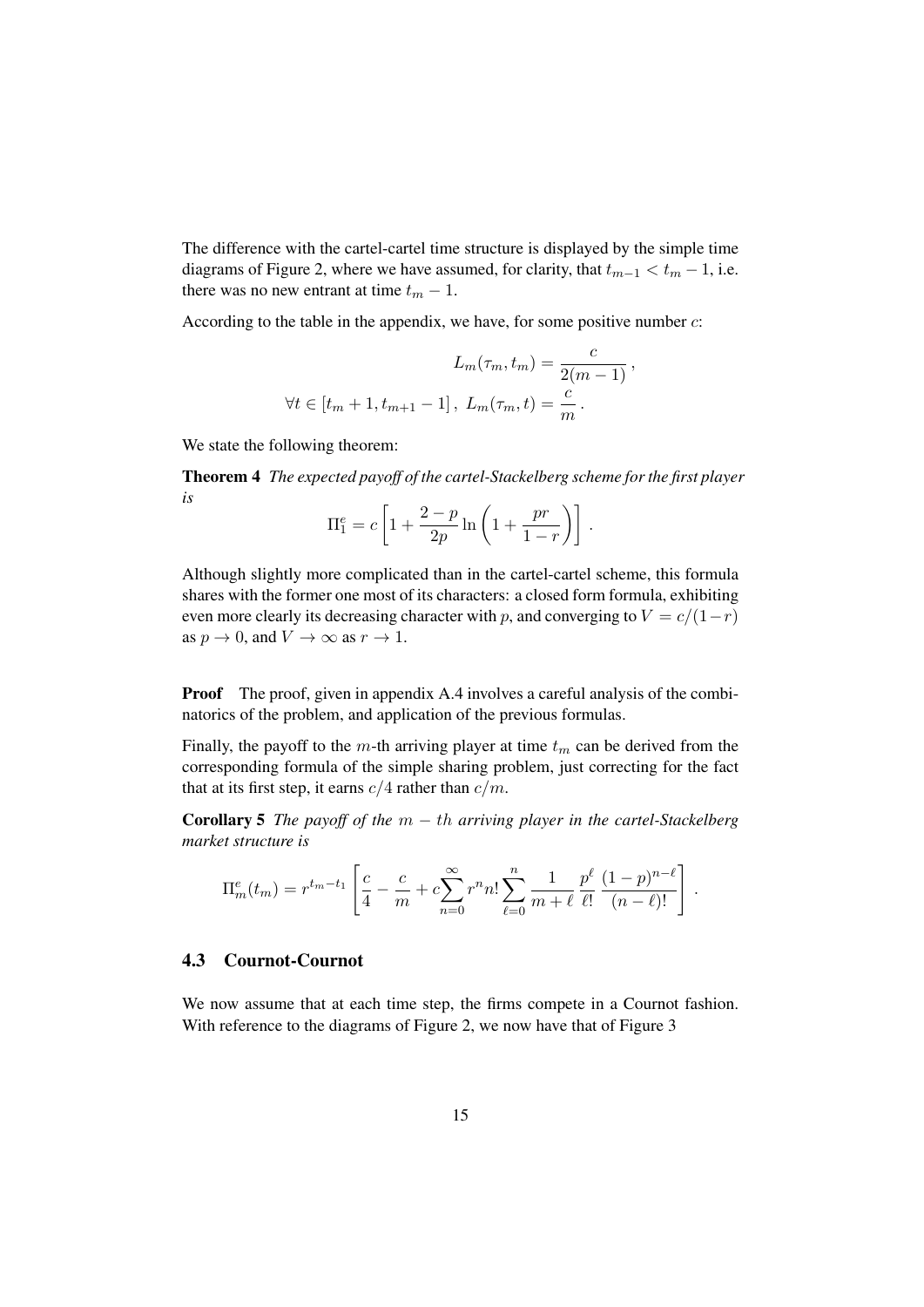|                 |                          |                 | Cournot $(m)$ or |  |
|-----------------|--------------------------|-----------------|------------------|--|
| Cournot $(m-1)$ | Cournot $(m)$            | Cournot $(m+1)$ |                  |  |
| $m-1$ players   | $m$ players<br>$\iota_m$ | $t_m+1$         |                  |  |

Figure 3: The time diagram of the Cournot-Cournot market structure

As a consequence, there is a positive number  $C$  such that

$$
L_m = \frac{C}{(m+1)^2}.
$$

We also assume a discount factor  $r$  as in the above theory. A direct application of the general theory leads to

Theorem 5 *The expected payoff of the first player in the Cournot-Cournot market structure is*

$$
\Pi_1^e = C \sum_{t=0}^{\infty} r^t (1-p)^t \sum_{n=0}^t \left(\frac{p}{1-p}\right)^n \frac{t!}{(t-n)!n!} \frac{1}{(n+2)^2}.
$$
 (5)

,

This is not a very appealing formula. Yet, it is easy to program, even on a spreadsheet, to get a numerical approximation, computing the terms recursively. Write

$$
u(t) = r^{t} (1 - p)^{t},
$$
  
\n
$$
v_{n}(t) = \left(\frac{p}{1 - p}\right)^{n} \frac{t!}{(t - n)!n!} \frac{1}{(n + 2)^{2}}
$$
  
\n
$$
\Pi_{1,C}^{e} = C \sum_{t=0}^{\infty} u(t) \sum_{n=0}^{t} v_{n}(t),
$$

and compute the u and  $v_n$  according to the recursions  $u(0) = 1$ ,  $v_0(t) = 1/4$ ,  $\forall n > t$ ,  $v_n(t) = 0$ , and, for  $n \le t$ ,  $t \ge 1$ :

$$
u(t) = r(1-p)u(t-1),
$$
  

$$
v_n(t) = \frac{p}{1-p} \left(\frac{n+1}{n+2}\right)^2 v_{n-1}(t-1) + v_n(t-1).
$$

Computing up to the fiftieth term, with  $r = .8$ , we found, for  $p = 1/4$ ,  $\Pi_{1,C}^e =$ .822 C, for  $p = 1/2$ ,  $\Pi_{1,C}^e = .625 C$ , and for  $p = 3/4$ ,  $\Pi_{1,C}^e = .508 C$ . (To get the same precision, the computation requires the more terms that  $p$  is smaller. With 50 terms, for  $p = 0$ , we get  $\Pi_{1,C}^e = 1.249986$  instead of the theoretical 1.25. These computations were performed on a spreadsheet LibreOffice.)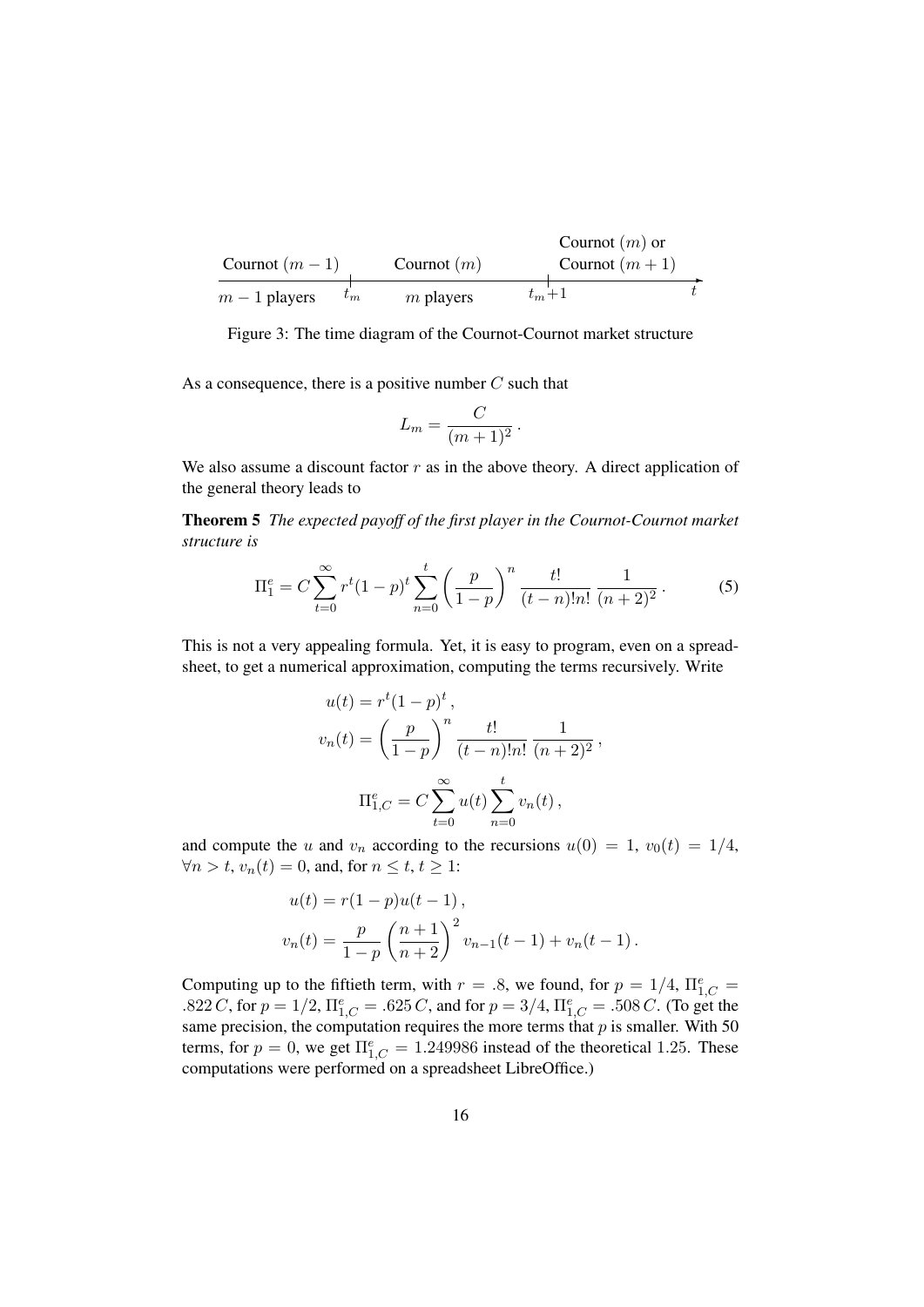#### 4.4 Cournot-Stackelberg scheme

We consider a scheme similar to that of the cartel-Stackelberg, but where firms compete à la Cournot-Nash instead of forming a cartel, both in the absence of a newcomer, and within the group of incumbents when a new firm enters the market. As in the cartel-Stackelberg structure, the behavior of the incumbents may be explained as ignoring the newcomer at the first step. Then (as soon as  $m > 2$ ), all players profit from a reversal to the all Cournot-Nash equilibrium.

The time diagram is now as in Figure 4

✲ <sup>m</sup> <sup>t</sup> <sup>−</sup> <sup>1</sup> players <sup>t</sup><sup>m</sup> <sup>m</sup> players <sup>t</sup>m+1 Cournot (m − 1) Stackelberg (m−1 vs 1) Cournot (m) or Stackelberg (m vs 1)

Figure 4: The time diagram of the Cournot-Stackelberg market structure

We therefore have

$$
L_m(\tau_m, t_m) = \frac{C}{2m^2},
$$
  
\n
$$
\forall t \in [t_m + 1, t_{m+1} - 1], \ L_m(\tau_m, t) = \frac{C}{(m+1)^2}.
$$

The analysis is completely similar to that of the cartel-Stackelberg scheme, replacing the  $L_m$  as necessary, and leads to the following theorem:

**Theorem 6** Let  $\Pi_{1,C}^{e}$  be the Cournot expected payoff (5). The expected payoff of *the Cournot-Stackelberg scheme for the first player is*

$$
\Pi_{1,CS}^e = \frac{r(2-p)}{2} \Pi_{1,C}^e + C \, .
$$

We may notice that the relationship of this formula to the preceding one is the same as the corresponding one in the cartel case. It preserves the same properties as outlined above.

## 5 Conclusion

In this paper, we have analyzed a model where there is, for everyone, an unknown number of players. We have assumed that all the players are *clones* (since they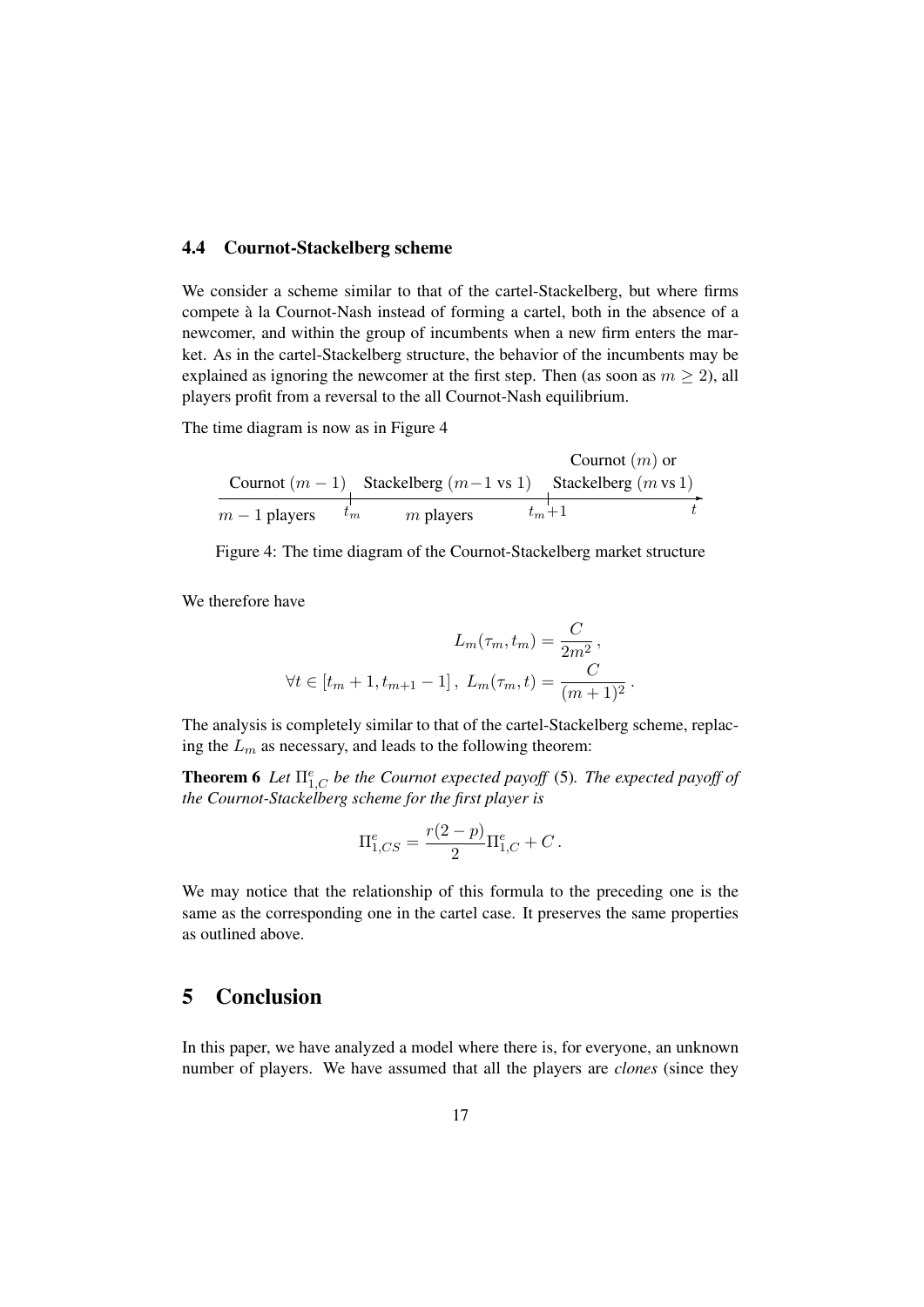adopt the same strategy and had the same payoff at each period of time) and that demand market and entry device (Bernoulli process) are common knowledge. Players' payoff differ from each other only due to the time during which they are in the market. In this setting we are able to calculate the payoff of each player in finite and infinite horizon games. Four simple examples in microeconomics show that the theory is indeed operative. The formulas obtained are not very simple, but they allow for efficient numerical implementations.

Yet, we may point out a set of weaknesses of the theory, each of which points to possible further investigations.

- We are limited to a *clone economy*. Dealing with an unlimited number of players, the game has to be anonymous. But we might want to have several *classes* of players, such as done in many studies of population uncertainty and anonymous games.
- To keep with the simple formulas of the Bernoulli process, we impose a constant entry probability p. It would be more realistic to have it depend on the number of players already on the market, as the benefit of entry decreases with that number. This is chiefly true in our examples where the size of the market is constant. This would lead to exceedingly complex formulas, hardly implementable, except may be if we let  $p$  be a constant up to a certain number of players and drop to zero afterward.
- In our four examples, the players' per stage payoff depend on the number of players, and only very mildly on the sequence of past arrival times. (In the one-step Stackelberg games, where we need to distinguish the case  $t = t_m$ from the case  $t > t_m$ .) A more complex dependence such as alluded to at the beginning of section 3, say because a resource is consumed by the players, requires, to remain manageable by our theory, that it be explicit enough to let us compute the sums  $M_m$ . A rather severe restriction on the models we are able to deal with.
- We do not allow for players randomly leaving the market. Yet, in many applications, this would be more realistic.

But as it is, the theory can probably be used as a Rubinstein "fable" ([Rubinstein, 2006, Rubinstein, 2012]) to investigate some real life economic problems.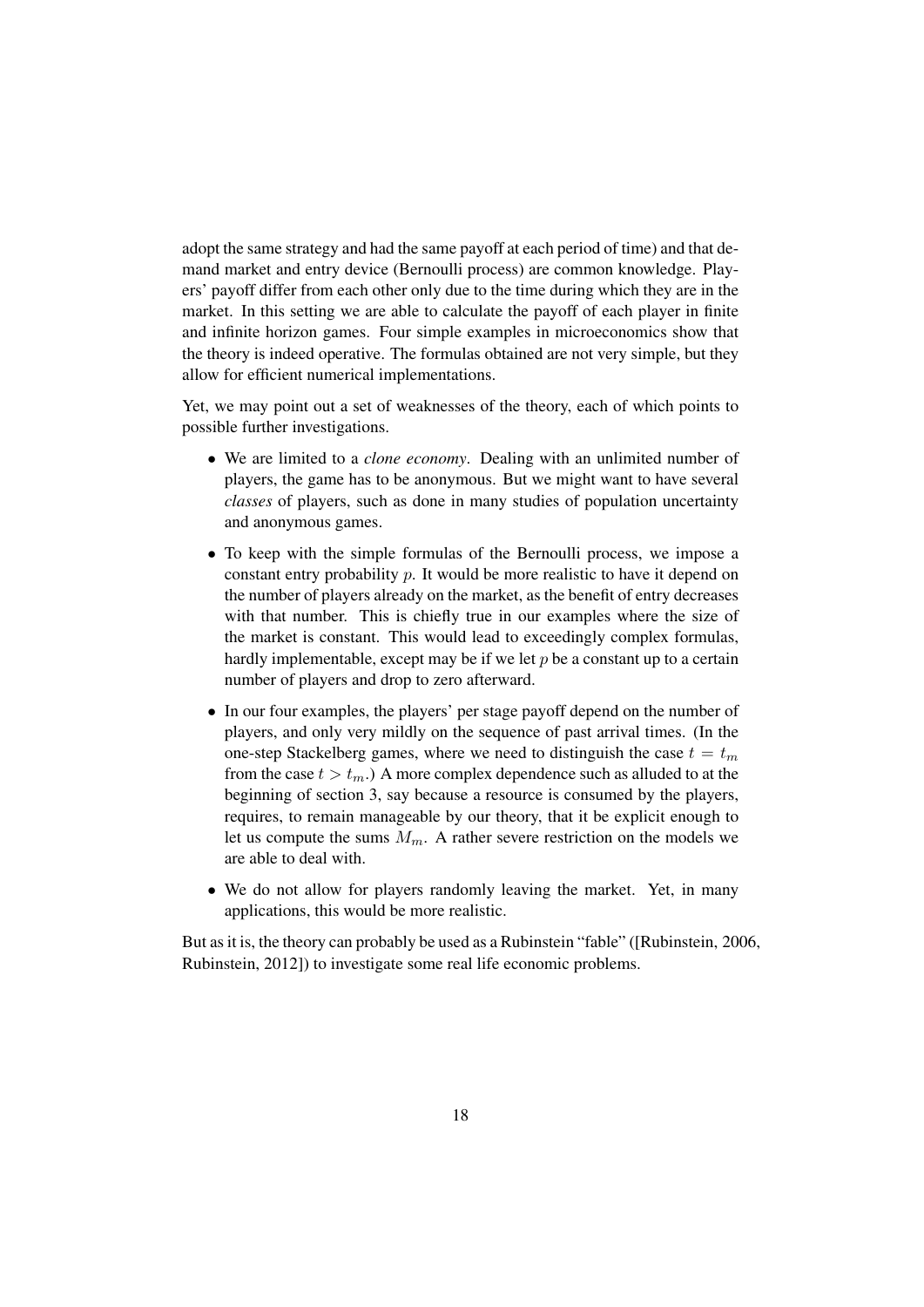## References

- [Breton and Keoula, 2012] Breton, M. and Keoula, M. Y. (2012). Farsightedness in a coalitional great fish war. *Environmental and Resource Economics*, 51:297– 315.
- [Breton et al., 2010] Breton, M., Sbragia, L., and Zaccour, G. (2010). A dynamic model for international environmental agreements. *Environmental and Resource Economics*, 45:25–48.
- [Davis, 1985] Davis, M. H. A. (1985). Control of piecewise-deterministic processes via discrete-time dynamic programming. In *Stochastic Differential Systems*, volume 78 of *Lecture Notes in Control and Information Sciences*, pages 140–150. Springer.
- [De Sinopoli et al., 2014] De Sinopoli, F., Meroni, C., and Pimienta, C. (2014). Strategic stability in Poisson games. *Journal of Economic Theory*, 153:46–63.
- [De Sinopoli and Pimienta, 2009] De Sinopoli, F. and Pimienta, C. (2009). Undominated (and) perfect equilibria in Poisson games. *Games and Economic Behavior*, 66:775–784.
- [Haurie et al., 1994] Haurie, A., Leizarowitz, A., and van Delft, C. (1994). Boundedly optimal control of piecewise deterministic systems. *European journal of Operational Research*, 73:237–251.
- [Levin and Ozdenoren, 2004] Levin, D. and Ozdenoren, E. (2004). Auctions with uncertain number of bidders. *Journal of Economic Theory*, 118:229–251.
- [Makris, 2008] Makris, M. (2008). Complementarities and macroeconomics: Poisson games. *Games and Economic Behavior*, 62:180–189.
- [Matthews, 1987] Matthews, S. (1987). Comparing auctions for risk averse buyers: a buyer's point of view. *Econometrica*, 55:633–646.
- [McAfee and McMillan, 1987a] McAfee, R. P. and McMillan, J. (1987a). Auctions with a stochastic number of bidders. *Journal of Economic Theory*, 43:1– 19.
- [McAfee and McMillan, 1987b] McAfee, R. P. and McMillan, J. (1987b). Auctions with entry. *Economic Letters*, 23:343–347.
- [Milchtaich, 2004] Milchtaich, I. (2004). Random-player games. *Games and Economic Behavior*, 47:353–388.
- [Münster, 2006] Münster, J.  $(2006)$ . Contests with an unknown number of contestants. *Public Choice*, 129:353–368.
- [Myerson, 1998a] Myerson, R. B. (1998a). Extended Poisson games and the Condorcet jury theorem. *Games and Economic Behavior*, 25:111–131.
- [Myerson, 1998b] Myerson, R. B. (1998b). Population uncertainty and Poisson games. *International Journal of Game Theory*, 27:375–392.
- [Myerson, 2000] Myerson, R. B. (2000). Large Poisson games. *Journal of Eco-*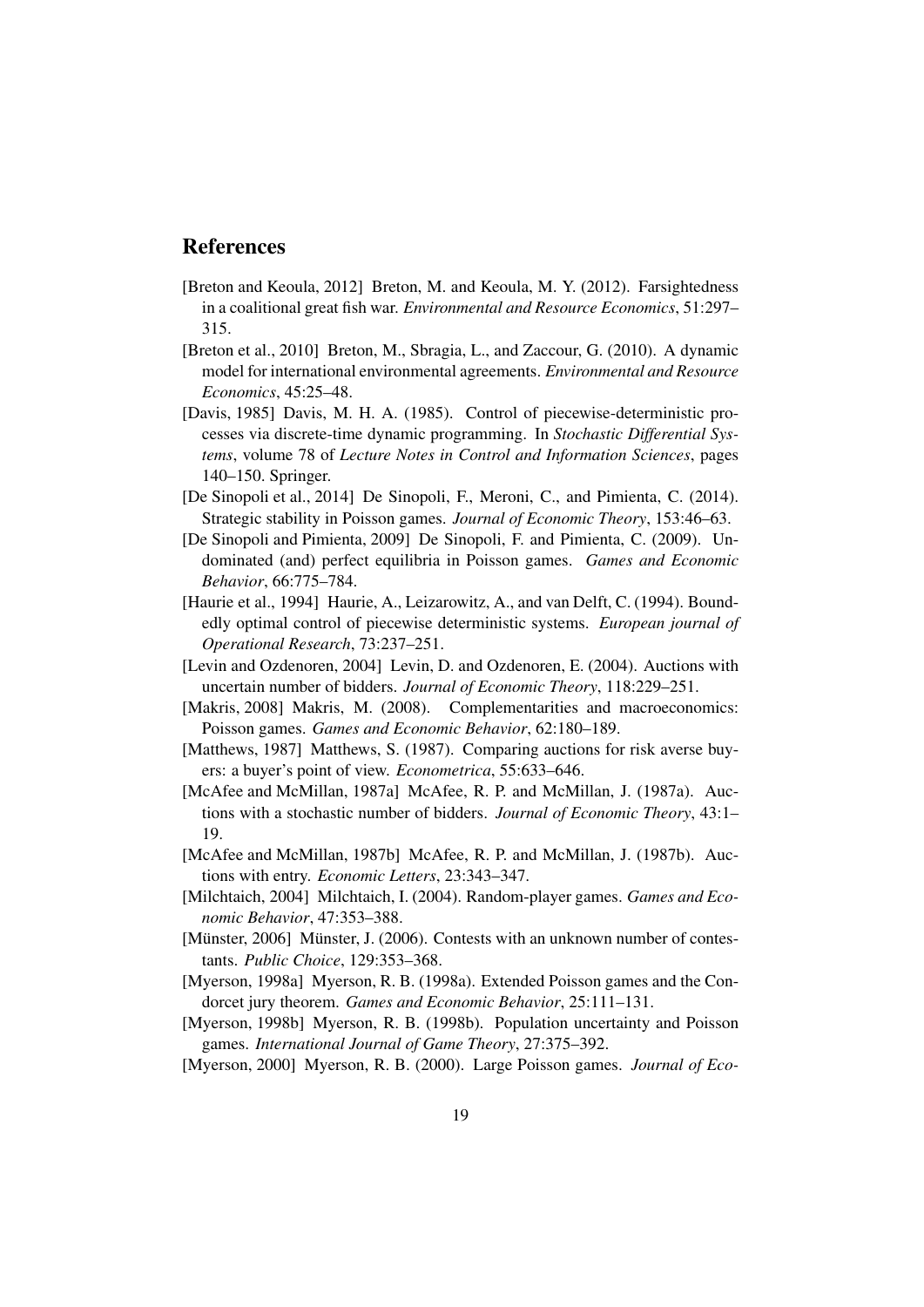*nomic Theory*, 94:7–45.

- [Neyman and Sorin, 2003] Neyman, A. and Sorin, S. (2003). *Stochastic games*. NATO ASI series. Kluwer academic publishers.
- [Nowak et al., 2013] Nowak, A., Sloan, E., and Sorin, S. (2013). Special issue on stochastic games. *Dynamic Games and Applications*, 3.
- [Östling et al., 2011] Östling, R., Tao-Yi Wang, J., Chou, E. Y., and Camerer, C. F. (2011). Testing game theory in the field: Swedish lupi lottery games. *American Economic Journal: Microeconomics*, 3:1–33.
- [Piccione and Tan, 1996] Piccione, M. and Tan, G. (1996). A simple model of expert and non expert bidding in first price auctions. *Journal of Economic Theory*, 70:501–515.
- [Ritzberger, 2009] Ritzberger, K. (2009). Price competition with population uncertainty. *Mathematical Social Sciences*, 58:145–157.
- [Rubinstein, 2006] Rubinstein, A. (2006). Dilemmas of an economic theorist. *Econometrica*, 74:865–883.
- [Rubinstein, 2012] Rubinstein, A. (2012). *Economic Fables*. Open Books Publishers.
- [Rubio and Ulph, 2007] Rubio, J. S. and Ulph, A. (2007). An infinite-horizon model of dynamic membership of international environmental agreements. *Journal of Environmental Economics and Management*, 54:296–310.
- [Salo and Weber, 2007] Salo, A. and Weber, M. (2007). Ambiguity aversion in first-price sealed bid auctions. *Journal of Risk and Uncertainty*, 11:123–137.
- [Samuelson, 1985] Samuelson, W. F. (1985). Competitive bidding with entry costs. *Economic Letters*, 17:53–57.
- [Sworder, 1969] Sworder, D. D. (1969). Feedback control of a class of linear systems with jump parameters. *IEEE Transactions on Automatic Control*, AC-14:9–14.

## A Proofs of the theorems

#### A.1 Proof of theorem 1

We remark the maximum number of players is  $T - t_1 + 1$ , can only be attained at time  $T$ , and only if a player has arrived at each instant of time. We then have

$$
\Pi_{T-t_1+1}^e(t_1,t_1+1,\ldots,T)=L_{T-t_1+1}(T)=M_{T-t_1+1}(T).
$$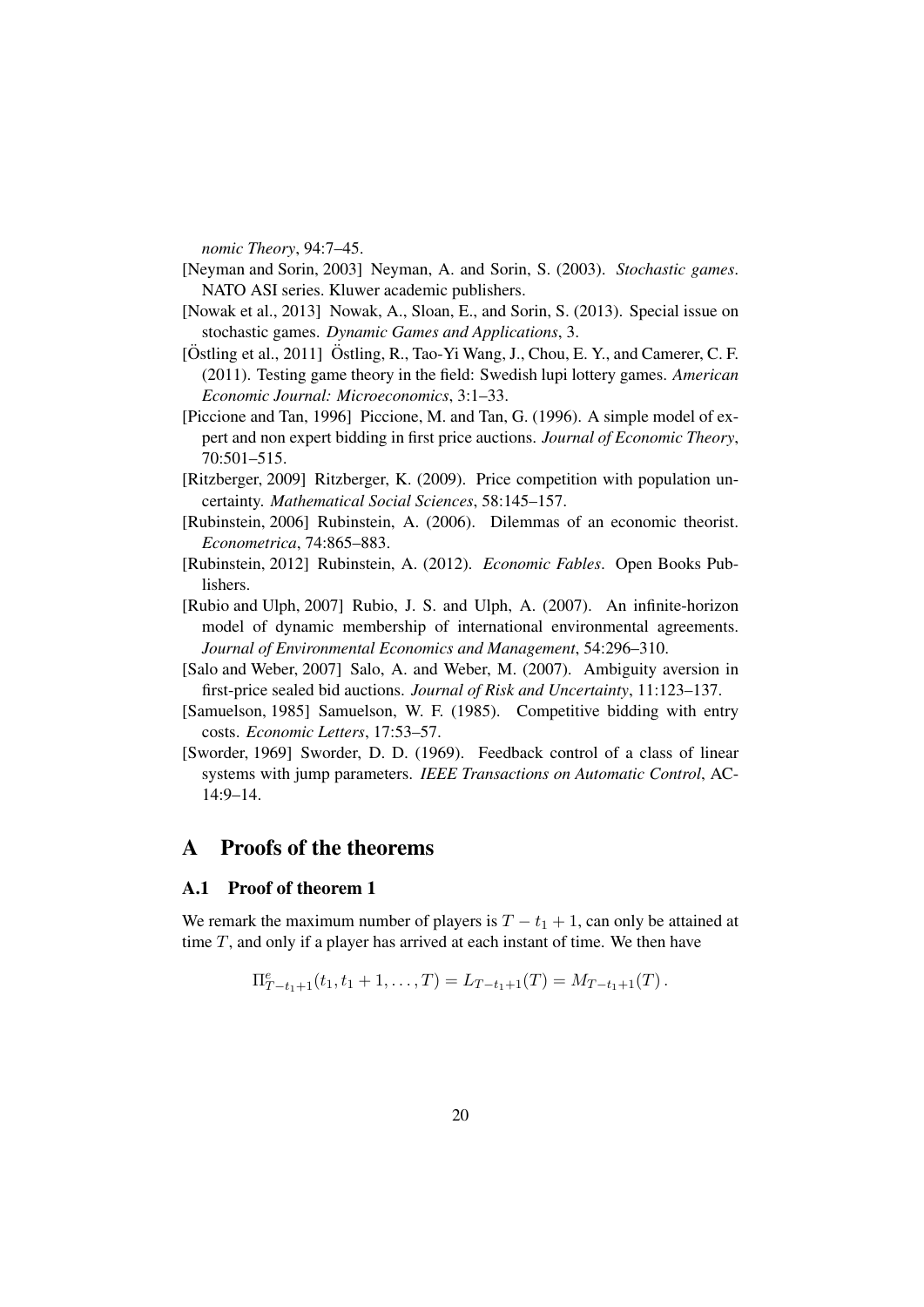For  $m \leq T - t_1$  and a compatible  $\tau_m$ , we have

$$
J_m(\tau_m) = \begin{cases} \sum_{t=t_m}^T r^{t-t_m} L_m(\tau_m, t) & \text{if } t_{m+1} > T, \\ \sum_{t=t_m}^{t_{m+1}-1} r^{t-t_m} L_m(\tau_m, t) + r^{t_{m+1}-t_m} J_{m+1}(\tau_m, t_{m+1}) & \text{if } t_{m+1} \le T. \end{cases}
$$

Now,  $t_{m+1} > T$  with a probability  $(1 - p)^{T-t_m}$ , and the occurrence of a given  $t_{m+1} \leq T$  has a probability  $p(1-p)^{t_{m+1}-t_m-1}$ . Hence, writing  $t_+$  for  $t_{m+1}$ :

$$
\Pi_m^e(\tau_m) = (1-p)^{T-t_m} \sum_{t=t_m}^T r^{t-t_m} L_m(\tau_m, t) +
$$
  

$$
\sum_{t_+ = t_m + 1}^T p(1-p)^{t_+ - t_m - 1} \left[ \sum_{t=t_m}^{t_+ - 1} r^{t-t_m} L_m(\tau_m, t) + r^{t_+ - t_m} \Pi_{m+1}^e(\tau_m, t) \right].
$$

Introduce the notation  $q = 1 - p$ . Interchanging the order of summation,

$$
\Pi_{m}^{e}(\tau_{m}) = q^{T-t_{m}} \sum_{t=t_{m}}^{T} r^{t-t_{m}} L_{m}(\tau_{m}, t) +
$$
\n
$$
\sum_{t=t_{m}}^{T-1} r^{t-t_{m}} L_{m}(\tau_{m}, t) \sum_{t_{+}=t+1}^{T} p q^{t_{+}-t_{m}-1} + \sum_{t_{+}=t_{m}+1}^{T} p q^{t_{+}-t_{m}-1} r^{t_{+}-t_{m}} \Pi_{m+1}^{e}(\tau_{m}, t_{+}).
$$

Using classical formulas for the sum of a geometric series, and regrouping terms we obtain for  $m \leq T - t_1$ :

$$
\Pi_m^e(\tau_m) = \sum_{t=t_m}^T q^{t-t_m} \left[ r^{t-t_m} L_m(\tau_m, t) + p r^{t_{m+1}-t_m} \Pi_{m+1}^e(\tau_m, t+1) \right],
$$

being agreed that  $\Pi_{m+1}^e(\tau_m, T+1) = 0$ . A more useful form of this formula for the sequel is as follows:

$$
\Pi_m^e(\tau_m) = \sum_{t=t_m}^T (qr)^{t-t_m} L_m(\tau_m, t) + \frac{p}{q} \sum_{t_{m+1}=t_m+1}^T (qr)^{t_{m+1}-t_m} \Pi_{m+1}^e(\tau_m, t_{m+1}),
$$
\n(6)

where the second term of the right hand side is absent if  $t_m = T$ .

**Remark 2** *It is a not-so-easy calculation to check that, if*  $L_m(\tau_m, t) \leq L$  *and*  $\Pi_{m+1}^e(\tau_m,t_{m+1}) \leq (T - t_{m+1} + 1)L$ , then this formula implies, as it should,  $\Pi_m^e(\tau_m) \leq (T - t_m + 1)L$ .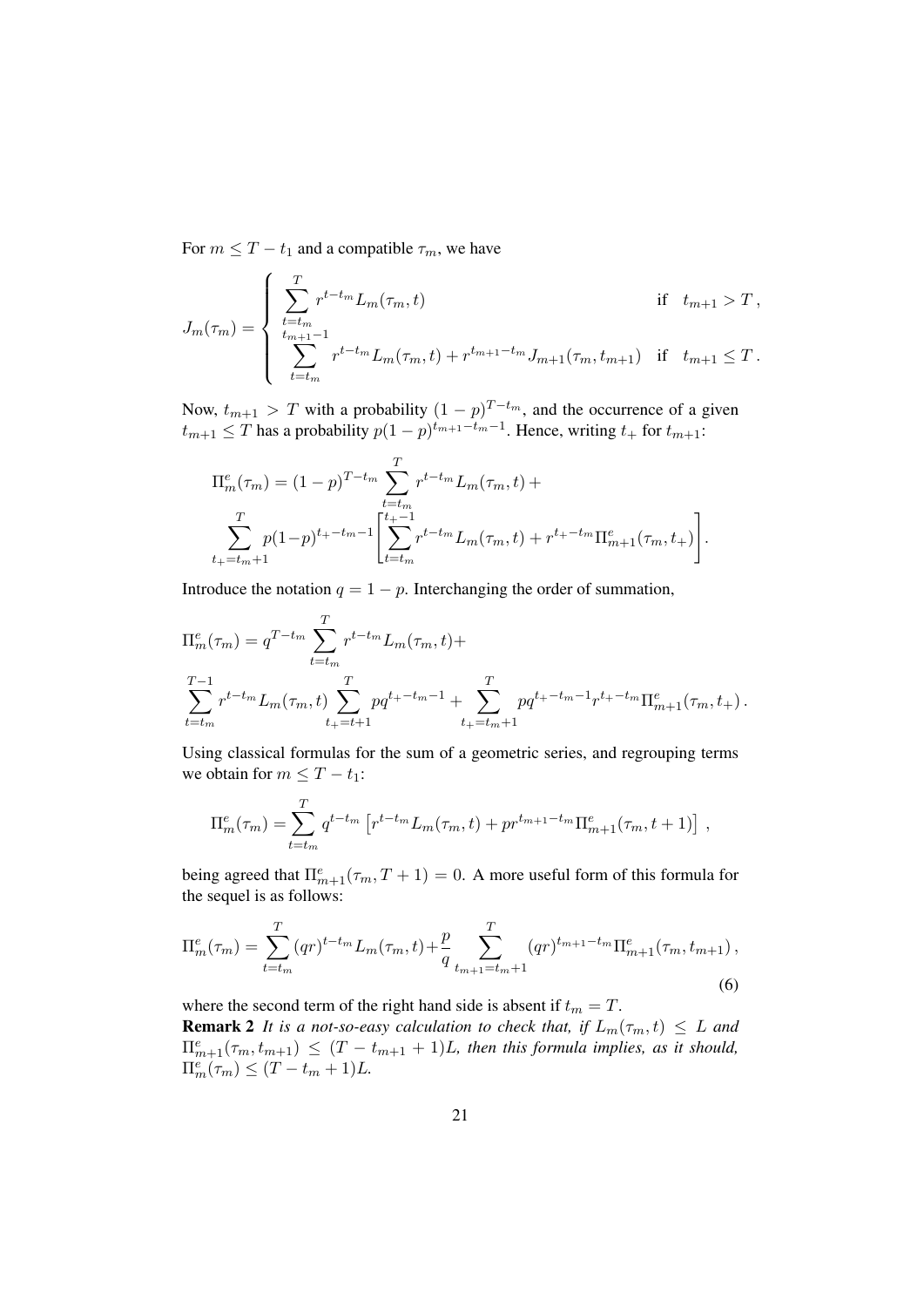A hint about how to make the above check is as follows: in the second term of the formula, write

$$
\sum_{t=t_m+1}^{T} q^{t-t_m} (T-t+1) = \left(T-t_m+1 - (1-p)\frac{d}{dp}\right) \sum_{t=t_m+1}^{T} (1-p)^{t-t_m},
$$

and use the classic formula for the sum of the (finite) geometric series.

We use formula (6) recursively: write first  $\Pi_1^e$  as a function of  $\Pi_2^e$ , and using again the same formula substitute for  $\Pi_2^e$  as a function of  $\Pi_3^e$ , and again for  $\Pi_3^e$  as a function of  $\Pi_4^e$ . Then interchange the order of the summations, placing them in the order  $t, t_2, t_3, t_4$ . In the following formula, every time the lower bound of a sum is larger than the upper bound, the term is just absent. We obtain

$$
\Pi_{1}^{e} = \sum_{t=t_{1}}^{T} (qr)^{t-t_{1}} L_{1}(t_{1}, t) + \frac{p}{q} \sum_{t=t_{1}+1}^{T} (qr)^{t-t_{1}} \sum_{t_{2}=t_{1}+1}^{t} L_{2}(t_{1}, t_{2}, t) \n+ \left(\frac{p}{q}\right)^{2} \sum_{t=t_{1}+2}^{T} (qr)^{t-t_{1}} \sum_{t_{2}=t_{1}+1}^{T} \sum_{t_{3}=t_{2}+1}^{t} L_{3}(t_{1}, t_{2}, t_{3}, t) \n+ \left(\frac{p}{q}\right)^{3} \sum_{t_{2}=t_{1}+1}^{T} \sum_{t_{3}=t_{2}+1}^{T} \sum_{t_{4}=t_{3}+1}^{T} (qr)^{t_{4}-t_{1}} \Pi_{4}^{e}(t_{1}, t_{2}, t_{3}, t_{4}).
$$

Continuing in the same way up to  $m = T - t_1 + 1$ , we obtain

$$
\Pi_1^e = \sum_{m=1}^{T-t_1} \left(\frac{p}{q}\right)^{m-1} \sum_{t=t_1+m-1}^T (qr)^{t-t_1} M_m(t) + \left(\frac{p}{q}\right)^{T-t_1} (qr)^{T-t_1} L_{T-t_1+1}(T).
$$

The last term can be identified as the term  $m = T - t_1 + 1$  of the first sum, as the range of t in the embedded (second) sum is limited to  $t = T$ , and we have seen that  $L_{T-t_1+1}(T) = M_{T-t_1+1}(T)$ . It suffices now to shift m by one unit to obtain the formula

$$
\Pi_1^e = \sum_{m=1}^{T-t_1+1} \left( \frac{p}{1-p} \right)^{m-1} \sum_{t=t_1+m-1}^{T} [(1-p)r]^{t-t_1} M_m(t).
$$

And interchanging a last time the order of the summations, formula (1). **Remark 3** As a consequence of formula (1), if for some fixed L, for all m,  $\tau_m$  and  $t, L_m(\tau_m, t) = L$ , then  $\Pi_1^e = [(1 - r^{T - t_1 + 1})/(1 - r)]L$  *(whose limit as*  $r \to 1$  *is*  $(T - t_1 + 1)L$ , and if  $L_m(\tau_m, t) \leq L$ , then  $\Pi_1^e$  is bounded above by that number.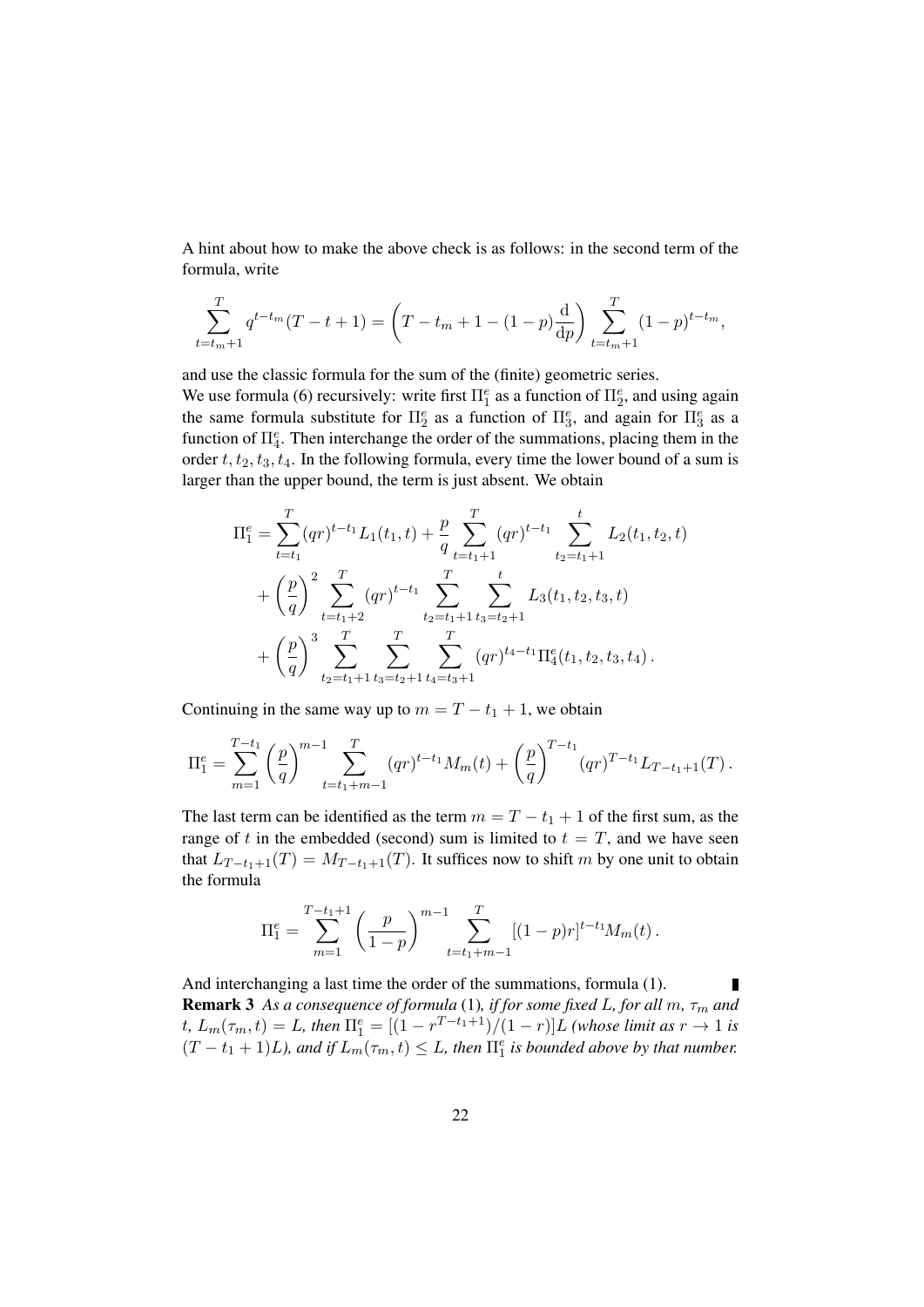#### A.2 Proof of theorem 2

We start with formula (1) where we set  $t_1 = 0$ , and recall by a superscript  $(T)$  that it is a formula for a finite horizon  $T$ , the horizon we want to let go to infinity:

$$
\Pi_1^{e(T)} = \sum_{t=0}^T (1-p)^t r^t \sum_{m=1}^{t+1} \left(\frac{p}{1-p}\right)^{m-1} M_m(t).
$$

The only task left to prove the theorem is to show that the series obtained as  $T \rightarrow$  $\infty$  converges absolutely. To do this, we need an evaluation of  $M_m(t)$ . Observe that the cardinal of the set  $\mathcal{T}_m(t)$  is simply the combinatorial coefficient

$$
|\mathcal{T}_m(t)| = {t \choose m-1} = \frac{t!}{(m-1)!(t-m+1)!}.
$$

As a consequence, if  $|L_m| \le L^m$ , we have

$$
|M_m(t)| \le \left(\begin{array}{c} t \\ m-1 \end{array}\right) L^m
$$

and

$$
\left| \sum_{m=1}^{t+1} \left( \frac{p}{1-p} \right)^{m-1} M_m(t) \right| \le \sum_{m=1}^{t+1} \left( \frac{p}{1-p} \right)^{m-1} |M_m(t)| \tag{7}
$$

$$
\leq \sum_{m=1}^{t+1} \binom{t}{m-1} \left(\frac{p}{1-p}\right)^{m-1} L^m \tag{8}
$$

$$
=L\left(\frac{p}{1-p}L+1\right)^t.
$$
\n(9)

Therefore,

$$
(1-p)^{t}r^{t+1}\sum_{m=1}^{t+1}\left(\frac{p}{1-p}\right)^{m-1}|M_{m}(t)| \le Lr^{t}(pL+1-p)^{t}.
$$

The series converges absolutely provided that

$$
r\Bigl(p(L-1)+1\Bigr)<1\,,
$$

which is always true if  $L \leq 1$ , and ensured for all  $p \leq 1$  if  $rL < 1$ . This proves the theorem for the case exponentially bounded.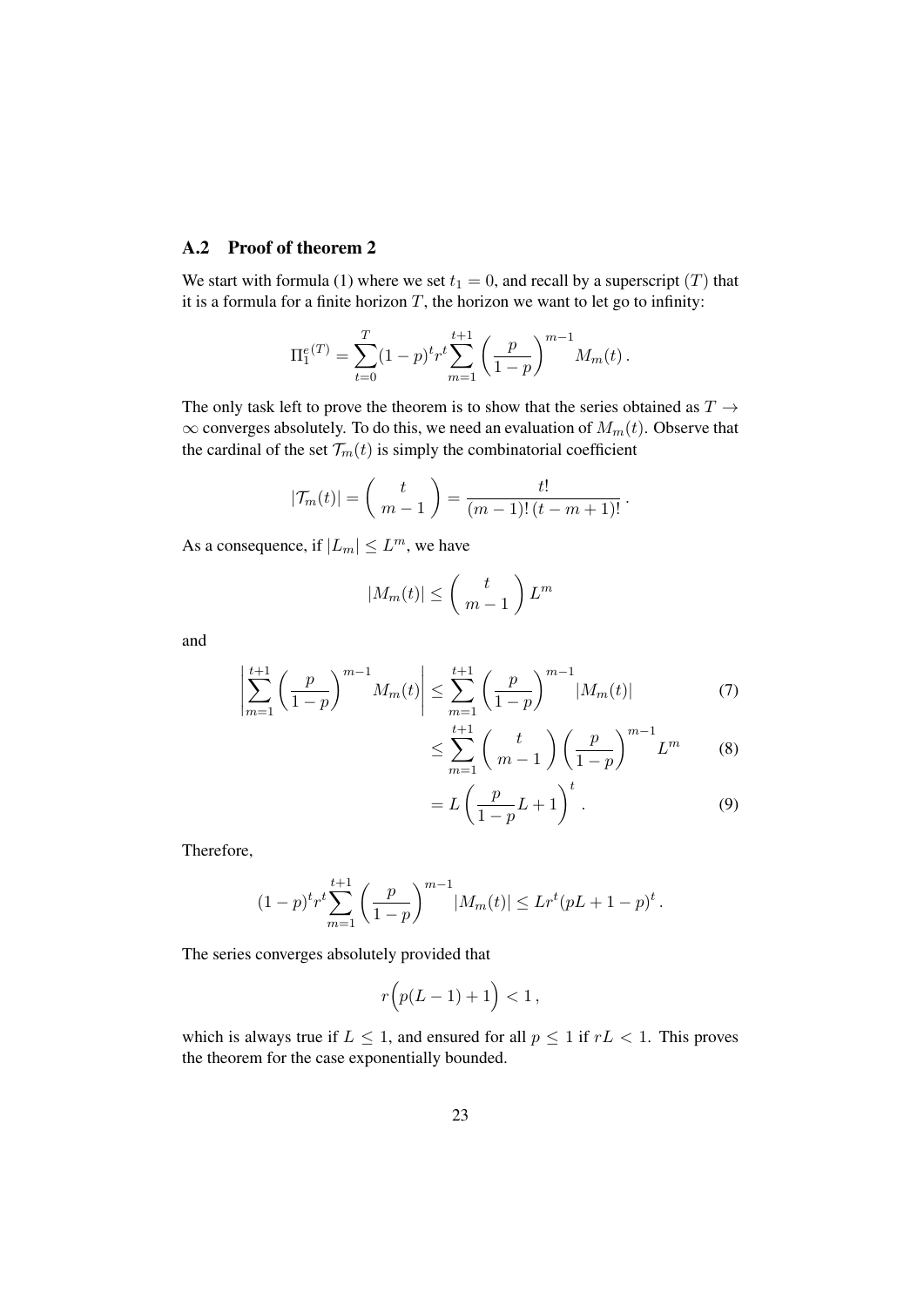In the case uniformly bounded, with  $|L_m| \leq L$ , we obtain similarly

$$
|M_m(t)| \le \left(\frac{t}{m-1}\right)L
$$

and

$$
(1-p)^{t}r^{t}\sum_{m=1}^{t+1}\left(\frac{p}{1-p}\right)^{m-1}|M_{m}(t)| \le Lr^{t}(1-p)^{t}\left(\frac{p}{1-p}+1\right)^{t} = Lr^{t},
$$

and the series is always absolutely convergent.

П

## A.4 Proof of theorem 4

We aim to apply formula (3). The term  $t = 0$  requires a special treatment: the only term in the sum over m is  $m = 1$  and  $M_1(0) = L_1(0) = c$ . For  $t > 0$ , we have three cases:

- 1. For  $m = 1$ , there has not been any new entrant, therefore  $L_1(t) = c$ .
- 2. For  $1 < m < t + 1$ , we sum first over the  $\tau_m$  such that  $t_m < t$ , i.e.  $\tau_m \in$  $\mathcal{T}_m(t-1)$ , then over the  $\tau_m$  such that  $t_m = t$ ; there the sum is over the values of  $\tau_{m-1} \in \mathcal{T}_{m-1}(t-1)$ .
- 3. For  $m = t + 1$ , there have been new entrants at each time step. Therefore  $L_{t+1}(\tau_{t+1}, t) = c/2t$ . We summarize this in the following calculation:

for 
$$
m = 1
$$
,  $M_1(t) = c = c \frac{(t-1)!}{(m-1)!(t-m+1)!} \frac{1}{m}$ ,  
\nfor  $1 < m < t+1$ ,  $M_m(t) = \sum_{\tau_m \in \mathcal{T}_m(t-1)} \frac{c}{m} + \sum_{\tau_{m-1} \in \mathcal{T}_{m-1}(t-1)} \frac{c}{2(m-1)}$   
\n
$$
= c \frac{(t-1)!}{(m-1)!(t-m+1)!} \frac{1}{m} + c \frac{(t-1)!}{(m-2)!(t-m+1)!} \frac{1}{2(m-1)},
$$
\nfor  $m = t+1$ ,  $M_{t+1}(t) = \frac{c}{2t} = c \frac{(t-1)!}{(m-2)!(t-m+1)!} \frac{1}{2(m-1)}$ .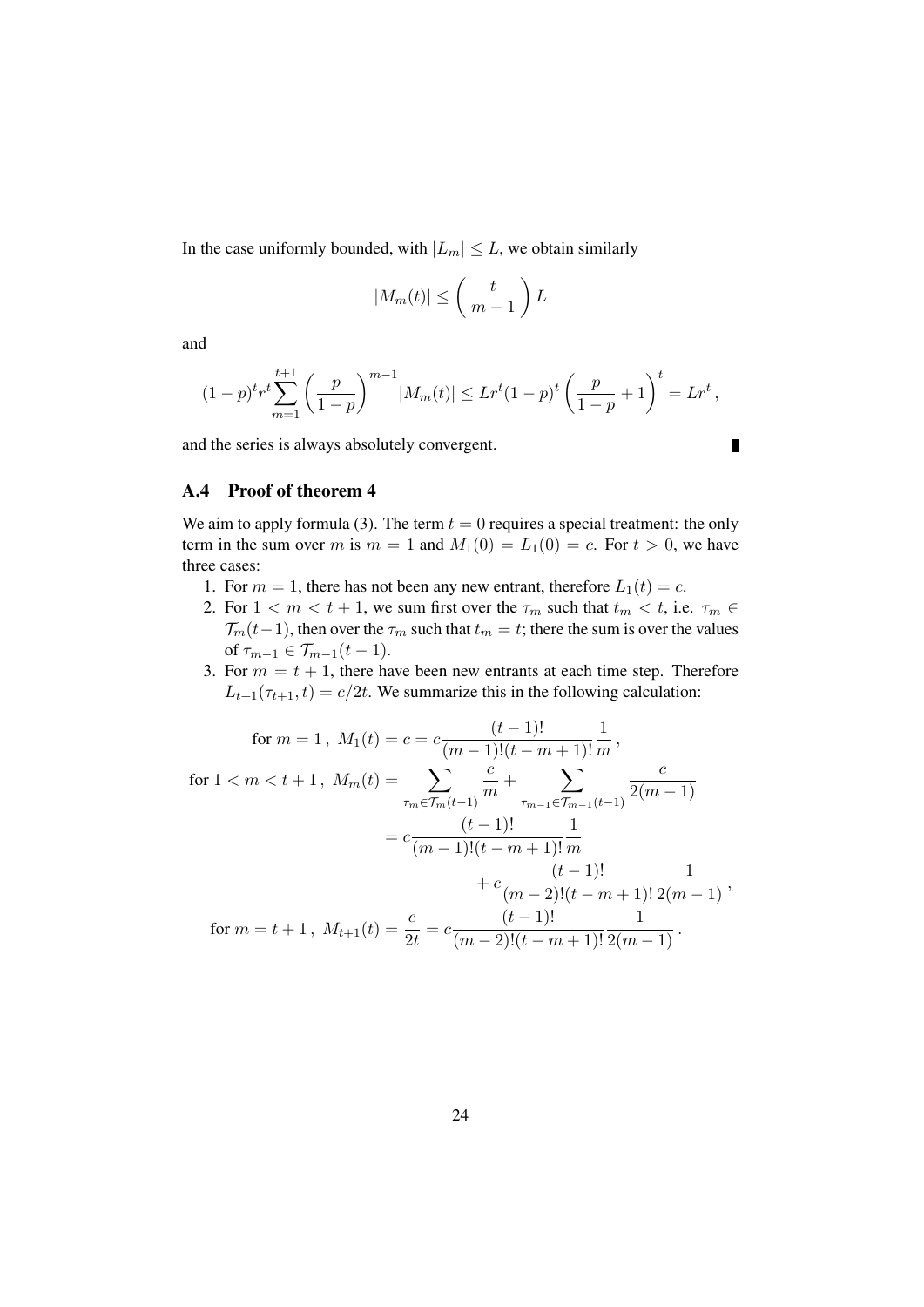We therefore obtain, for  $t > 0$ :

$$
\sum_{m=1}^{t+1} \left(\frac{p}{q}\right)^{m-1} M_m(t) = \sum_{m=1}^t \left(\frac{p}{q}\right)^{m-1} \frac{(t-1)!}{(m-1)!(t-m)!} \frac{c}{m}
$$
  
+ 
$$
\frac{1}{2} \sum_{m=2}^{t+1} \left(\frac{p}{q}\right)^{m-1} \frac{(t-1)!}{(m-2)!(t-m+1)!} \frac{c}{m-1}
$$
  
= 
$$
\left(1 + \frac{p}{2q}\right) \sum_{m=1}^t \left(\frac{p}{q}\right)^{m-1} \frac{(t-1)!}{(m-1)!(t-m)!} \frac{c}{m}.
$$

Finally, summing over t as in formula (3), without forgetting the term  $t = 0$ ,

$$
\Pi_1^e = c + \left(1 + \frac{p}{2q}\right) \sum_{t=1}^{\infty} r^t q^t \sum_{m=1}^t \left(\frac{p}{q}\right)^{m-1} \frac{(t-1)!}{(m-1)!(t-m)!} \frac{c}{m}.
$$

It suffices to take out one power of  $rq$  from the sum over t, shift the summation index by one unit, recognize the expected payoff of the simple sharing scheme and replace it by formula (4) to prove the theorem.

## B Static equilibria

We consider n identical firms (a clone economy) sharing a market with a linear inverse demand function, linking the price  $P$  to the total production level  $Q$  as

$$
P = b - aQ.
$$

Production costs have been lumped into b and so doing normalized at zero. We compute the optimal production level  $Q$ , and resulting price  $P$  and profit  $\Pi$  of each firm for various equilibria.

#### B.1 Cartel

In a pure cartel, firms behave as a single player, only sharing the optimal production level equally among them. Let  $Q$  be that level. The profit of the (fictitious) single player is

$$
\Pi = Q(b - aQ) = -a\left(Q - \frac{b}{2a}\right)^2 + \frac{b^2}{4a}.
$$

Hence the optimal production level is  $Q = b/(2a)$ , to be equally divided among the firms, as well as the profit  $\Pi = b^2/(4a)$ . The price is then  $P = b/2$ , and the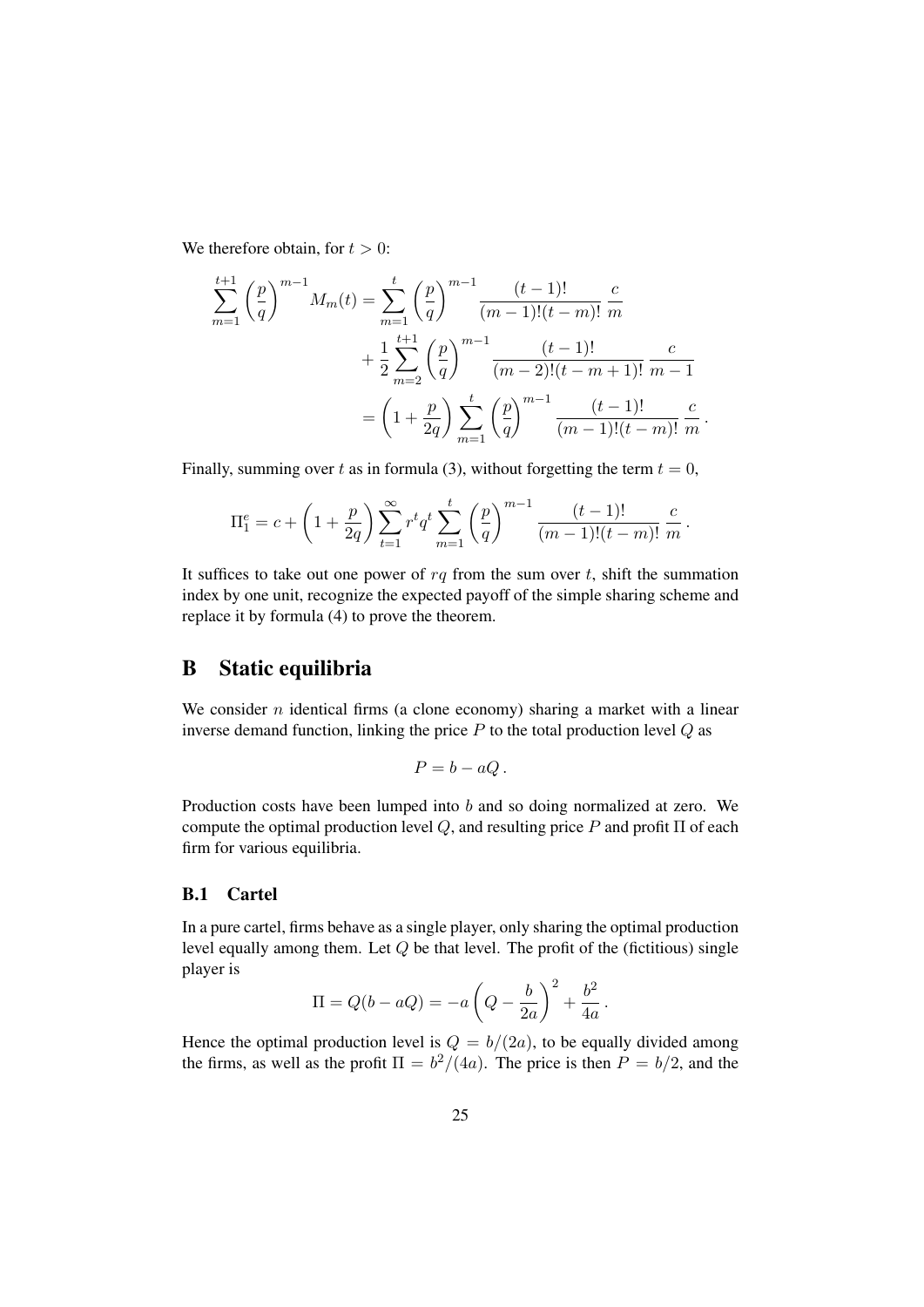individual production level q and profit  $\Pi_i$  are

$$
q = \frac{b}{2an}, \qquad \Pi_i = \frac{b^2}{4an}.
$$

#### B.2 Cartel-Stackelberg

We investigate the case where  $n - 1$  firms form a cartel, behaving as a leader *vis*  $\dot{a}$ *vis* one firm acting as a follower.

Let  $q_L$  be the quantity produced by each incumbent,  $q_F$  that of the follower. Hence  $Q = (n-1)q_L + q_F$ . The follower's profit is

$$
\Pi_F = q_F[b - a(n-1)q_L - aq_F] = -a \left[ q_F^2 - \left( \frac{b}{a} - (n-1)q_L \right) q_F \right]
$$

hence

$$
\Pi_F = -a \left[ q_F - \frac{1}{2} \left( \frac{b}{a} - (n-1) q_L \right) \right]^2 + \frac{a}{4} \left( \frac{b}{a} - (n-1) q_L \right)^2.
$$

Therefore, the optimal reaction curve  $q_F$  as a function of  $q_L$  is

$$
q_F = \frac{1}{2} \left( \frac{b}{a} - (n-1)q_L \right).
$$

With such a strategy, each incumbents' profit is

$$
\Pi_L = q_L \left[ b - a(n-1)q_L - \frac{1}{2}b - \frac{1}{2}a(n-1)q_L \right]
$$
  
=  $-\frac{a(n-1)}{2} \left[ q_L^2 - \frac{b}{a(n-1)} q_L \right]$   
=  $-\frac{a(n-1)}{2} \left[ q_L - \frac{b}{2a(n-1)} \right]^2 + \frac{b^2}{8a(n-1)}.$ 

Therefore, the optimal production level of each incumbent and their profit are

$$
q_L = \frac{b}{2a(n-1)},
$$
  $\Pi_L = \frac{b^2}{8a(n-1)}.$ 

Placing this back into the optimal follower's reaction curve, its production level and profit are

$$
q_F = \frac{b}{4a}, \qquad \Pi_F = \frac{b^2}{16a}.
$$

and the price of the commodity is  $P = b/4$ . All these results will be summarized in a table in the last section.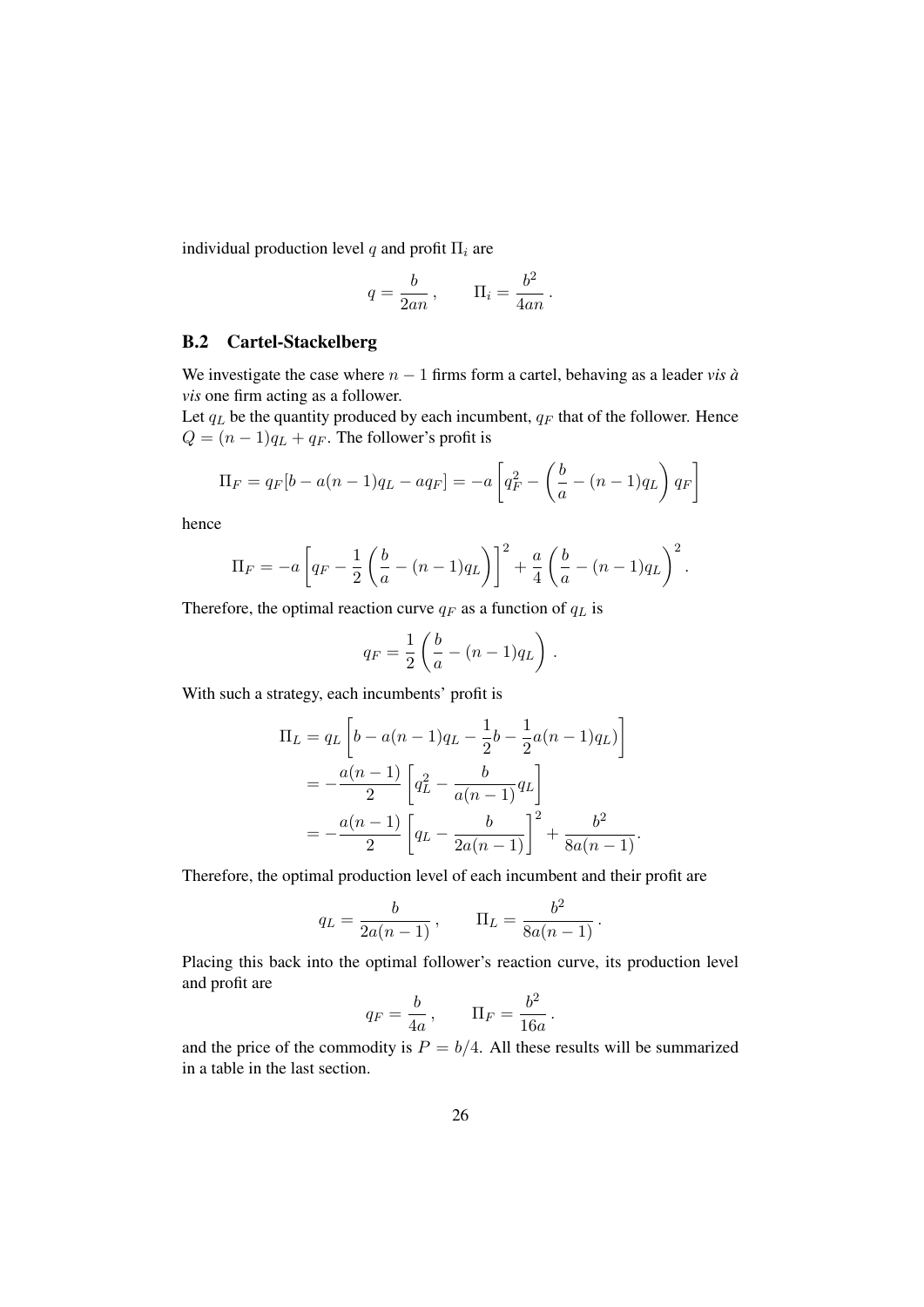#### B.3 Cournot-Nash

We have  $n$  identical firms competing à la Cournot. The Cournot-Nash equilibrium is obtained as follows. Let q be the individual production level, therefore  $Q = nq$ , and  $P$  the resulting price:

$$
P = b - naq.
$$

The individual profit of player  $i$  is

$$
\Pi_i = q_i[b - a(q_i + (n-1)q)]
$$
  
=  $-a \left[ q_i - \frac{1}{2} \left( \frac{b}{a} - (n-1)q \right) \right]^2 + \frac{a}{4} \left( \frac{b}{a} - (n-1)q \right)^2$ .

It follows that the optimum  $q_i$  is

$$
q_i = \frac{1}{2} \left( \frac{b}{a} - (n-1)q \right),
$$

but we seek a symmetric equilibrium where  $q_i = q$ , and therefore

$$
q = \frac{b}{(n-1)a}.
$$

Placing this back into the law for  $P$ , we find

$$
P = \frac{b}{(n+1)},
$$
  $\Pi = \frac{b^2}{a(n+1)^2}.$ 

#### B.4 Cournot-Stackelberg

We finally consider  $n - 1$  firms competing à la Cournot-Nash within their group, producing a quantity  $q_L$  each, but that group behaving as a leader *vis*  $\dot{a}$  *vis* a single follower, producing a quantity  $q_F$ . We therefore have

$$
P = b - a(n-1)qL - aqF.
$$

The calculations are similar to the previous ones. The follower's profit is therefore

$$
\Pi_F = -a \left[ q_F^2 - \left( \frac{b}{a} - (n-1)q_L \right) q_F \right]
$$
  
= 
$$
-a \left[ q_F - \frac{1}{2} \left( \frac{b}{a} - (n-1)q_L \right) \right]^2 + \frac{a}{4} \left( \frac{b}{a} - (n-1)q_L \right)^2.
$$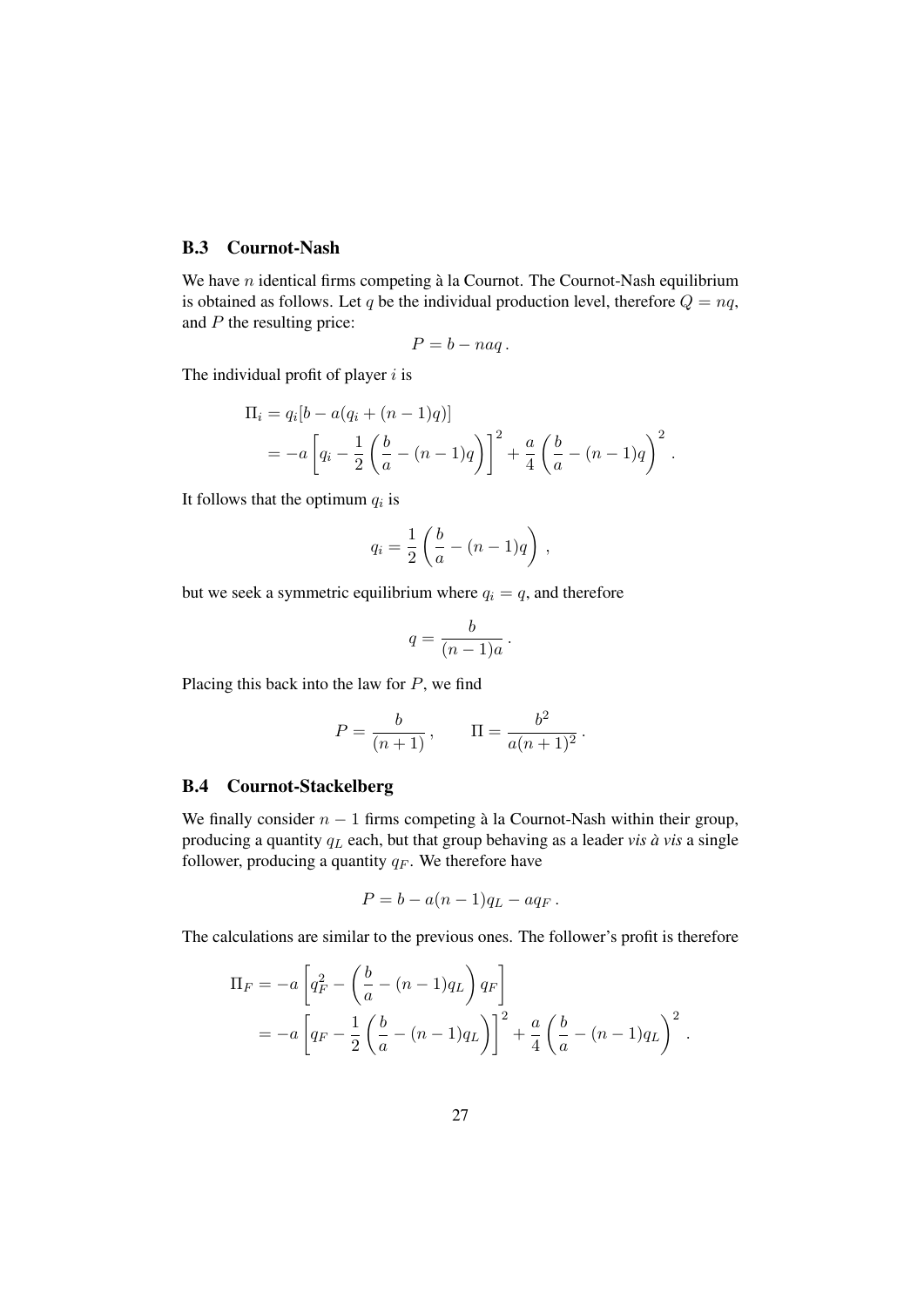Hence

$$
q_F = \frac{1}{2} \left( \frac{b}{a} - (n-1) q_L \right) , \qquad \Pi_F = \frac{a}{4} \left( \frac{b}{a} - (n-1) q_L \right)^2 .
$$

With this strategy,

$$
P = \frac{1}{2} (b - a(n-1)q_L) = \frac{1}{2} (b - a(n-2)q_L - aq_i)
$$

Consequently, for player  $i$ , one of the leaders,

$$
\Pi_{i} = -\frac{a}{2} \left[ q_{i}^{2} - \left( \frac{b}{a} - (n - 2) q_{L} \right) q_{i} \right]
$$
  
=  $-\frac{a}{2} \left[ q_{i} - \frac{1}{2} \left( \frac{b}{a} - (n - 2) q_{L} \right) \right]^{2} + \frac{a}{8} \left( \frac{b}{a} - (n - 2) q_{L} \right)^{2}$ .

It follows that

$$
q_i = q_L = \frac{1}{2} \left( \frac{b}{a} - (n-2)q_L \right) \Rightarrow q_L = \frac{b}{an},
$$
  

$$
\Pi_i = \frac{a}{8} \left( \frac{b}{a} - (n-2)q_L \right)^2 \Rightarrow \Pi_i = \frac{b^2}{2an^2},
$$

while  $P = b/(2n)$ , and

$$
q_F = \frac{b}{2an} \quad \text{and} \quad \Pi_F = \frac{b^2}{4an^2} \, .
$$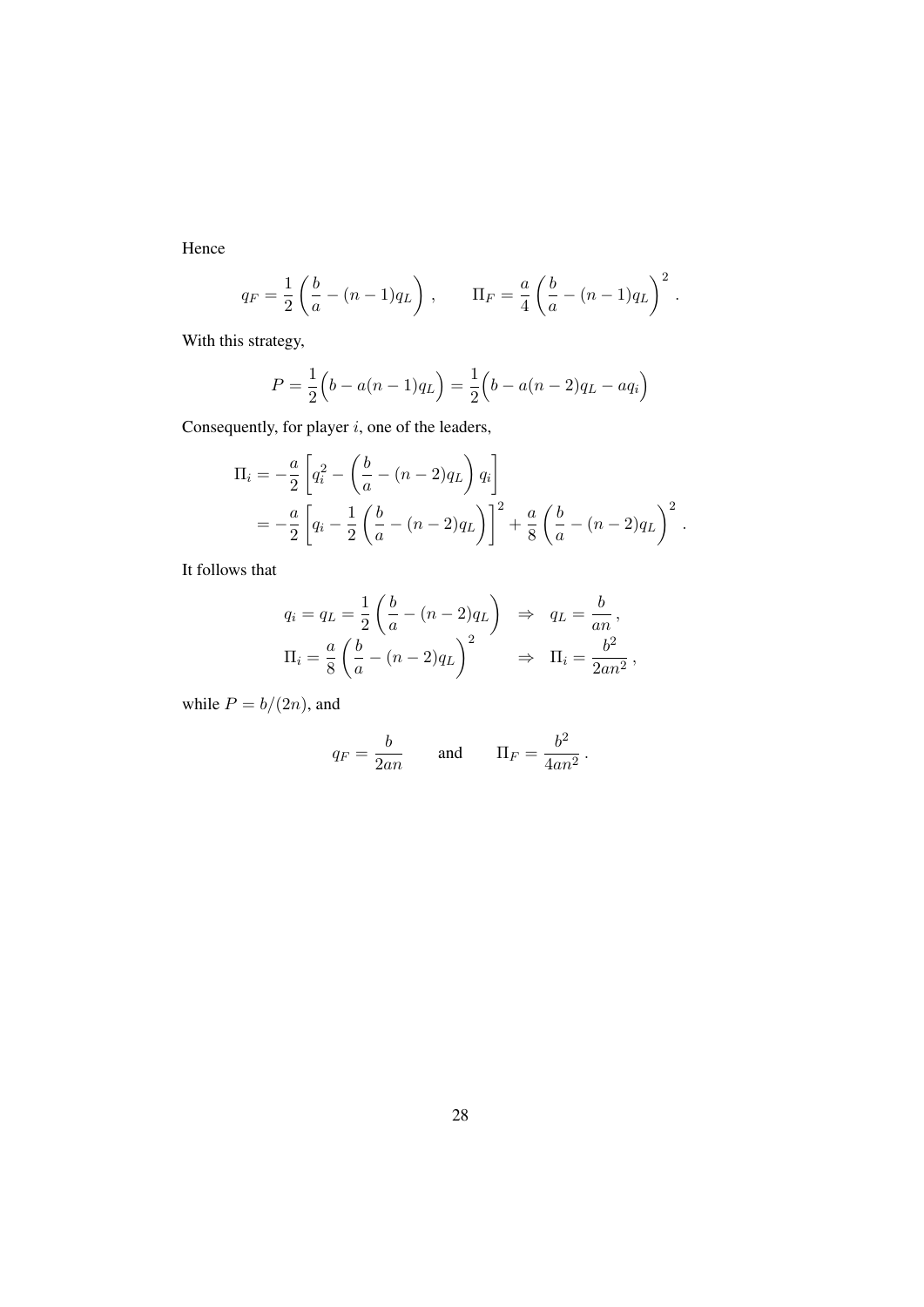#### B.5 Summary

We regroup the results of these calculations in the following table:

| Market structure       | # of firms       | Quantity                                 | Price                       | Profit                         |
|------------------------|------------------|------------------------------------------|-----------------------------|--------------------------------|
| Cartel                 | $\boldsymbol{n}$ | $\boldsymbol{b}$<br>2an                  | $rac{b}{2}$                 | $b^2$<br>4an                   |
| Cartel-Stackelberg     | $\boldsymbol{n}$ | 3 <sub>b</sub><br>$\overline{4a}$        | $\frac{b}{4}$               |                                |
| each leader            | $n-1$            | $\boldsymbol{b}$<br>$\overline{2a(n-1)}$ |                             | $b^2$<br>$\frac{8a(n-1)}{b^2}$ |
| follower               | $\mathbf{1}$     | $\frac{b}{4a}$                           |                             | $\overline{16a}$               |
| Oligopoly à la Cournot | $\boldsymbol{n}$ | $\boldsymbol{b}$<br>$a(n+1)$             | $\boldsymbol{b}$<br>$(n+1)$ | $b^2$<br>$\overline{a(n+1)^2}$ |
| Cournot-Stackelberg    | $\it{n}$         | $b(n+1/2)$<br>a n                        | $\frac{b}{2n}$              |                                |
| each leader            | $n-1$            | $\boldsymbol{b}$<br>a n                  |                             | $b^2$<br>$\overline{2an^2}$    |
| follower               | $\mathbf{1}$     | $\boldsymbol{b}$<br>2an                  |                             | $b^2$<br>$4an^2$               |

## C Complexity

In this appendix, we undertake to count the number of arithmetic operations involved in computing  $\Pi_1^e$  for a finite horizon by four different methods: (direct) path enumeration, backward dynamic programming, path enumeration and forward dynamic programming, and use of formula (1). To ease the calculations, we let  $t_1 = 1$ , so that T is the number of time steps. We shall refer to the tree of Figure 1.

If we assume no regularity in their definition, the data is made of the collection of all  $L_m(t)$ ,  $t = 1, \ldots, T$ , that is as many numbers as there are branches in the tree, i.e.

$$
\sum_{t=1}^{T} 2^{t-1} = 2^{T} - 1
$$

numbers. As all must be used, there is no way in which a general method could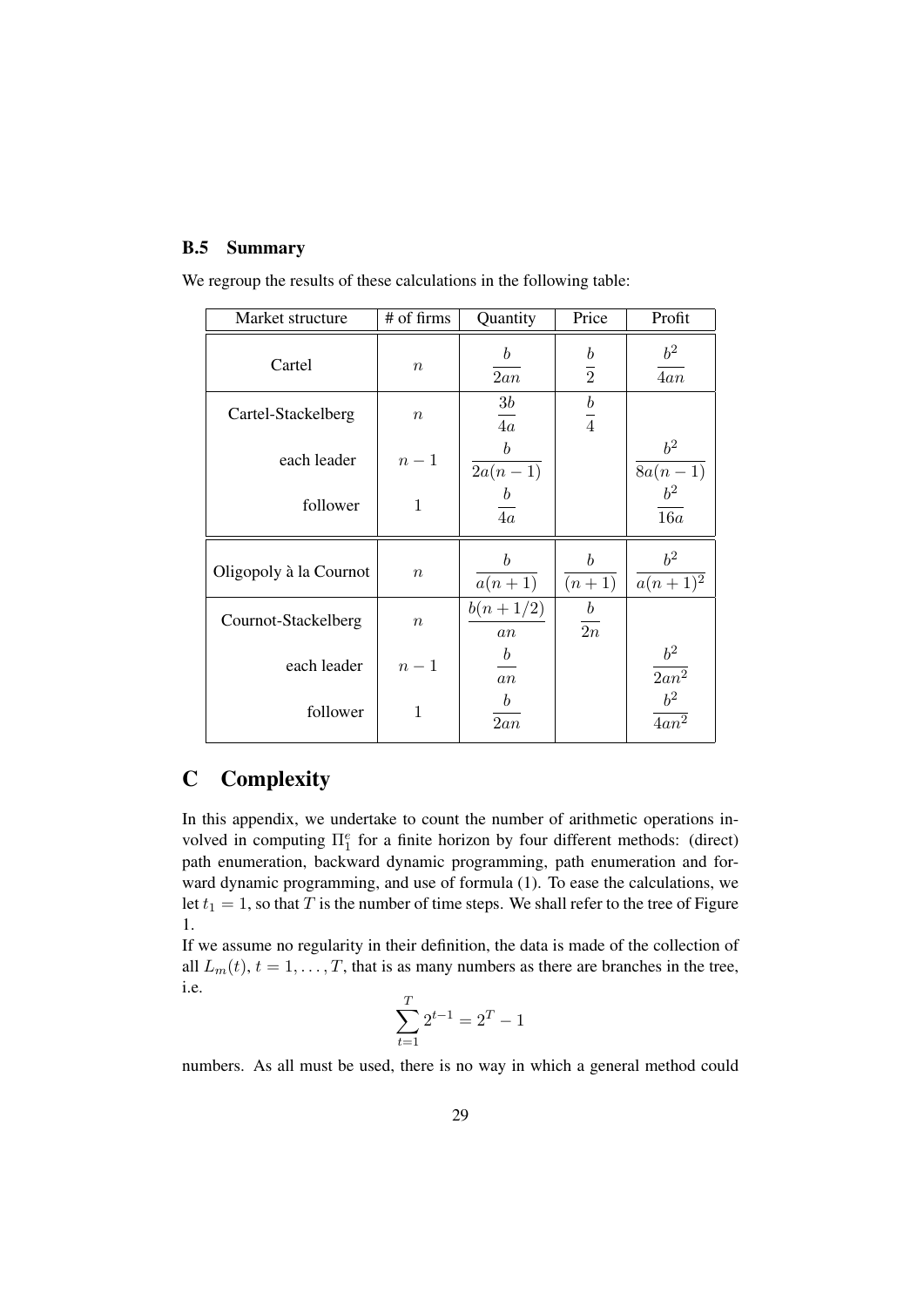involve less than that number of arithmetic operations. Therefore, we expect a complexity of the order of  $2^T$  (of the order of  $10^6$  for  $T = 20$ , and  $10^{15}$  for  $T = 50$ , a completely unrealistic case !), and the difference between methods can only be in the coefficient multiplying that number.

#### C.1 Path enumeration

The tree counts  $2^{T-1}$  paths from the root to a leaf. Let  $\nu \in [1, 2^{T-1}]$  number them. We denote by  $\pi_{\nu}$  the path number  $\nu$ , and let  $m_{\nu}$  be the number of player present at the end of path  $\pi_{\nu}$ . Each path has a probability of being followed

$$
\mathbb{P}(\pi_{\nu}) = p^{m_{\nu}-1}(1-p)^{T-m_{\nu}}.
$$

Let  $L_{\nu}(t)$  denote the  $L_n(\tau_n, t)$  on path  $\pi_{\nu}$ . Each path involves a payoff

$$
\Pi_1(\pi_\nu) = \sum_{t=1}^T L_\nu(t).
$$

And we have

$$
\Pi_1^e = \sum_{\nu=1}^{2^{T-1}} \mathbb{P}(\pi_{\nu}) J(\pi_{\nu}).
$$
\n(10)

A direct method of evaluating  $\Pi^e$  is therefore as follows:

- 1. compute the  $\mathbb{P}(\pi(\nu))$  for each  $\nu$ . The computation of each involves  $T 2$ multiplications<sup>2</sup>. Therefore that step involves  $2^{T-1}(T-2)$  arithmetic operations.
- 2. Compute the  $\Pi(\pi_{\nu})$ . Each involves  $T 1$  additions, therefore this step involves  $2^{T-1}(T-1)$  arithmetic operations.
- 3. Compute  $\Pi_1^e$  according to formula (10), involving  $2^{T-1}$  multiplications and as many additions (-1), that is  $2<sup>T</sup>$  operations.

Therefore the total number of arithmetic operations is

$$
N = 2^{T-1}(T - 2 + T - 1 + 2) = (T - \frac{1}{2})2^{T},
$$

that is of the order of  $T2^T$ .

#### C.2 Dynamic programming (DP)

Denote the nodes of the tree by the sequence  $\sigma(t)$  of t indices, 0 or 1, the 1 denoting the times when an arrival occurred, a branch sloping up in our figure. (All

<sup>&</sup>lt;sup>2</sup>we count powers as a sequence of multiplications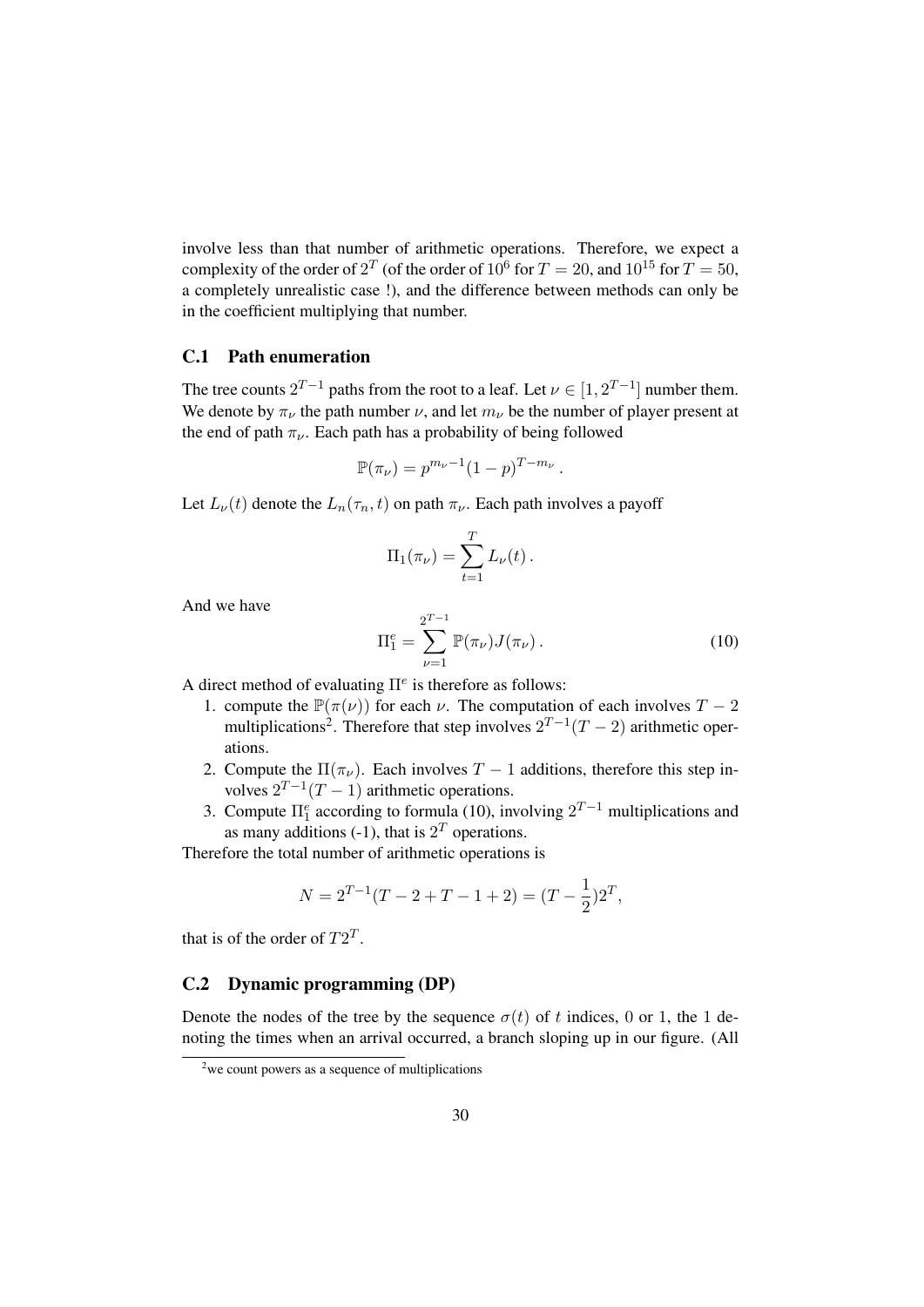sequences  $\sigma(t)$  begin with a one.) The possible successors of a given  $\sigma(t)$  are  $(\sigma(t), 0)$  and  $(\sigma(t), 1)$ , that we denote as

$$
\sigma(t+1) = (\sigma(t), i(t)), \quad i(t) \in \{0, 1\}.
$$

Denote by  $L(\sigma(t))$  the  $L_m$  of the branch reaching the node  $\sigma(t)$ .

#### C.2.1 Backward DP

Let  $V(\sigma(t))$  be the expected future payoff when at node  $\sigma(t)$ . It obeys the dynamic programming equation

$$
V(\sigma(t)) = p[L(\sigma(t), 1) + V(\sigma(t), 1)] + (1 - p)[L(\sigma(t), 0) + V(\sigma(t), 0)],
$$

and  $\Pi_1^e = V(\text{root}) = V(1) + L_1(1)$ .

There are thus four arithmetic operations to perform at each node of the tree (not counting the leaves), that is

$$
N = 4\sum_{t=1}^{T} 2^{t-1} = 4 \times (2^{T} - 1)
$$

arithmetic operations, i.e. of the order of  $4 \times 2^T$ .

#### C.2.2 Path enumeration and forward DP

This is a variant of the path enumeration method (10) on two counts:

- 1. Compute once each probability  $p^{m-1}(1-p)^{T-m}$  and store it. This costs  $T(T - 2)$  arithmetic operations.
- 2. Compute the  $\Pi(\pi_{\nu})$  according to the forward dynamic programming method

$$
\Pi(\sigma(t-1), i(t-1)) = \Pi(\sigma(t-1)) + L(\sigma(t-1), i(t-1)).
$$

This is one addition at each node of the tree, i.2.  $2^T$  operations. It remains to implement formula (10), using  $2<sup>T</sup>$  arithmetic operations, for a total of  $2^{T+1} + T(T-2)$ . This is of the order of  $2 \times 2^T$ .

#### **C.3** Using the  $M_m(t)$

We rewrite formula (1) as

$$
\Pi_1^e = \sum_{t=1}^T \sum_{m=1}^t p^{m-1} (1-t)^{t-m} M_m(t).
$$
 (11)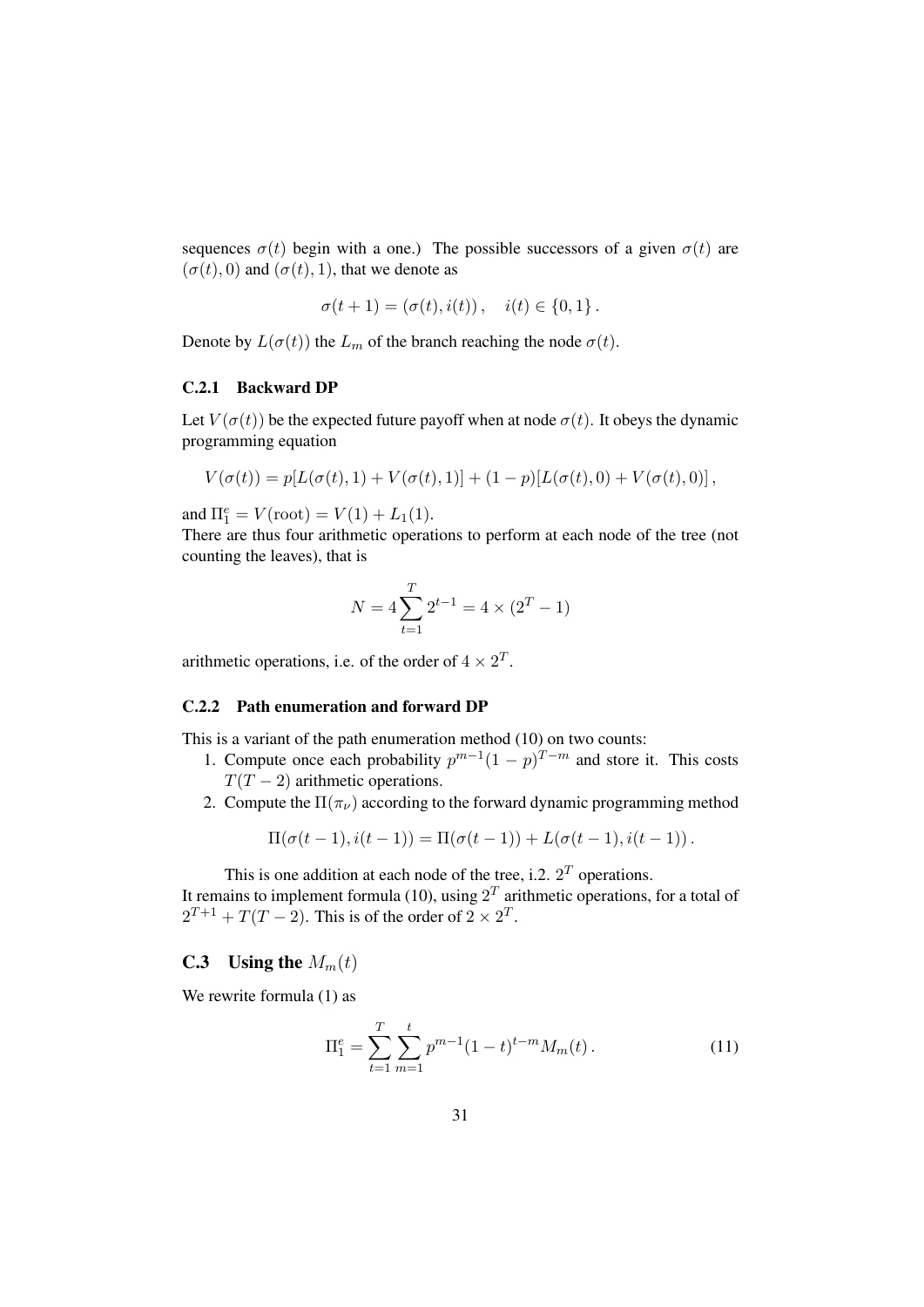#### **C.3.1** Computing the  $M_m(t)$

The first task is to compute the collection of  $M_m(t)$ . For each t, there are  $2^{t-1}$  $L_m(t)$  to combine in t terms, that is  $2^{t-1} - t$  additions. There is no computation for the steps 1 and 2. The total number of additions there is therefore

$$
\sum_{t=3}^{T} (2^{t-1} - t) = 2^{T} - \frac{T(T+1)}{2} - 1.
$$

**C.3.2** Computing the  $p^{m-1}(1-p)^{t-m}$ 

We set

$$
u_m(t) = p^{m-1}(1-p)^{t-m}.
$$

We compute them according to the following method:

$$
u_1(1) = 1,
$$
  
\n
$$
\forall t \in [2, T], u_1(t) = (1 - p)u_1(t - 1),
$$
  
\n
$$
\forall m \in [1, t], u_{m+1}(t) = pu_m(t - 1).
$$

Counting the arithmetic operations, this leads to  $T - 1$  multiplications to compute the  $u_1(t)$ , and to

$$
\sum_{t=3}^{T} (t-1) = \frac{T(T-1)}{2} - 3
$$

multiplications to compute the rest of the  $u_m(t)$ . That is for this step

$$
\frac{T(T-1)}{2} + T - 4
$$

arithmetic operations.

#### C.3.3 Applying formula (11)

Finally, there are  $T(T+1)/2$  terms in formula (11), each involving a multiplication and an addition, i.e.  $T(T + 1)$  arithmetic operations (minus one addition) Summing all steps, this is

$$
N = 2^T + T^2 + T - 6
$$

i.e. of the order of  $2<sup>T</sup>$  arithmetic operations, half as many as in the best DP method.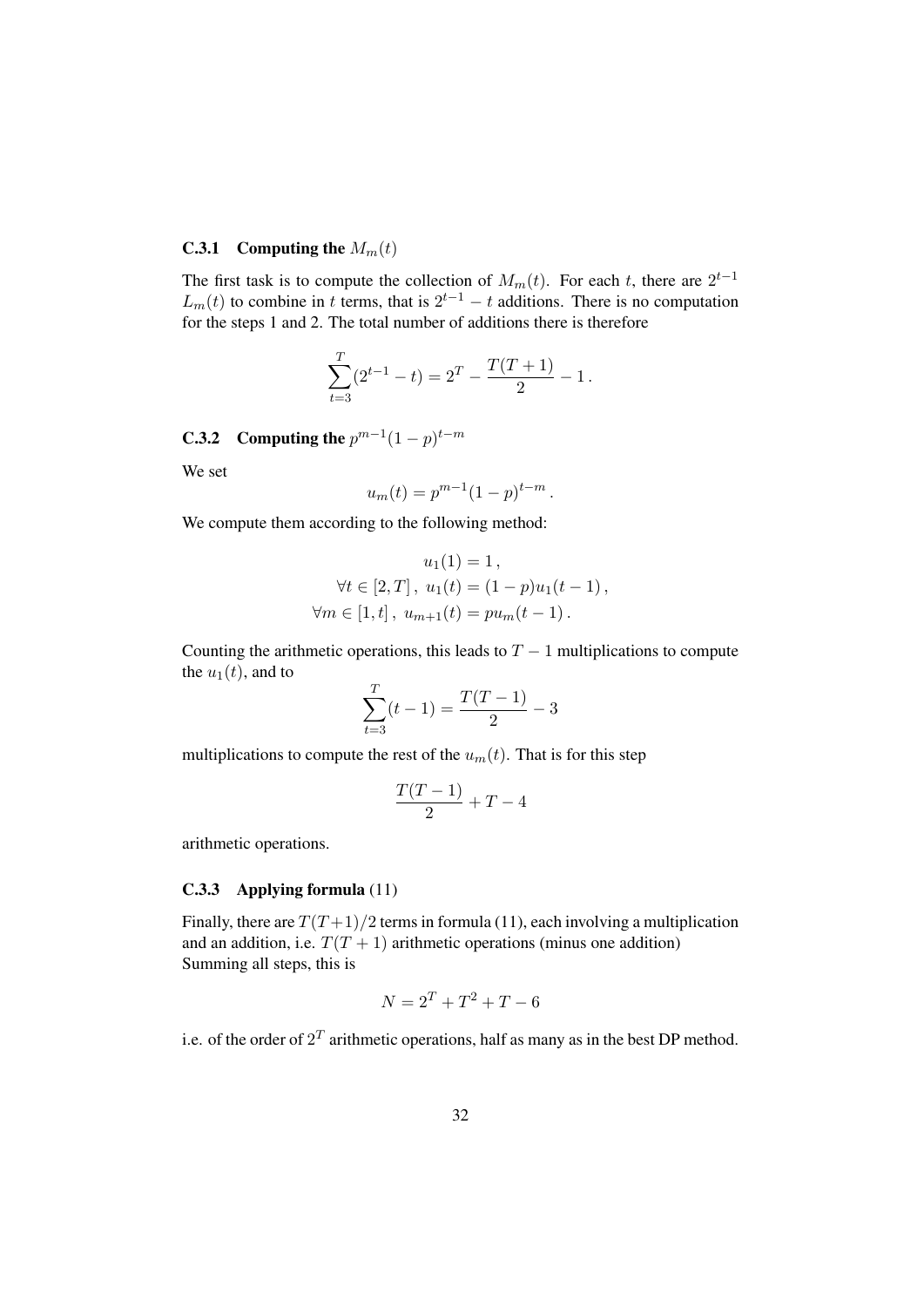#### C.4 Conclusion

Our theory gives the fastest algorithm for this general "unstructured" case, half as many algebraic operations as in the next best. But of course, its main advantage is elsewhere, in allowing one to take advantage of any regularity in the definitions of the  $L_m$ , and also in allowing for closed formulas for the infinite horizon case. Formula (4) is a typical example.

A general remark is that going from the "direct" method, in  $T2^T$  arithmetic operations to one with a constant coefficient, in a typical computer science tradeoff, we trade computer time for storage space. However, if the  $L_m$  need to be stored as data (as opposed to being given by some explicit formula), then in all the faster methods, they are used only once so that their memory space can be re-used for intermediate results.

## D Dynamic Nash equilibrium

We have stressed that, in our applications, we seek an equilibrium at each time step. But our process is then a sequence of static equilibria, not a dynamic equilibrium. As stated in the main body, our theory does not address the determination of a dynamic equilibrium. In the finite horizon case, it is possible to extend the theory to encompass a dynamic equilibrium, computed retrogressively  $\dot{a}$  *la* Isaacs, using (a discrete time parallel of) the theory of piecewise deterministic systems. (See [Sworder, 1969, Davis, 1985, Haurie et al., 1994]). But we see little applicability of that extended theory. We give a short account of it here for the sake of completeness.

Let  $U(t)$  be a set of possible decisions at time t for the (identical) players. We consider situations where the focal player, say player 1, uses the decisions  $a(t) \in$  $U(t)$ , and all other players decisions  $b(t) \in U(t)$ . This suffices according to Isaacs' tenet of transition (Bellman's optimality principle), because all players present at a given time face the same game problem regarding the future, regardless of when they arrived. Let  $\alpha(t)$  be the sequence of decisions  $u(s)$  of player 1 from  $s = t_1$ up to  $s = t - 1$ , and  $\beta(t)$  the sequence of decisions of all other players, also up to time  $t-1$ . (And for  $t \leq t_2$ , we set  $b(t) = \text{nil}$ .) Let  $L_m(\tau_m, \alpha(t), a, \beta(t), b, t)$  be the per stage payoff of the players. (It could also depend on  $\alpha(t)$  and  $\beta(t)$ .)

Instead of the expected payoff  $\Pi_m^e$ , introduce a family of Value functions  $V_m$  defined for  $t \geq t_m$ :

$$
V_m(\tau_m,\alpha(t),\beta(t),t).
$$